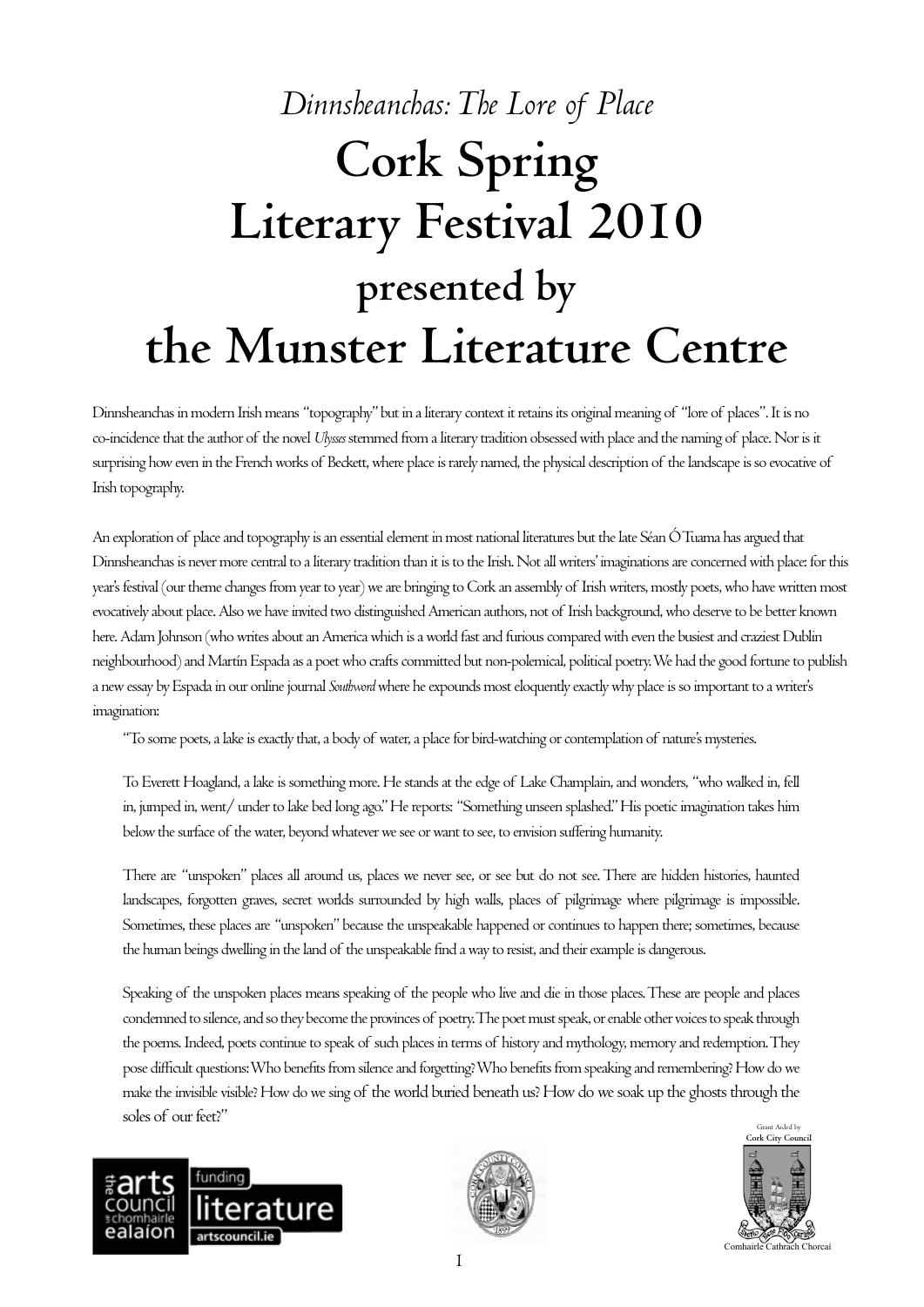### Michael Coady Reading with Mary Leland Friday February 19th 8pm



Michael Coady was born in 1939 in Carrick-on-Suir, County Tipperary, where he has lived all his life and where he has worked as a teacher, musician and writer. He has won numerous prizes including the Patrick Kavanagh Award in 1979 for his first poetry collection; the Listowel Writers' Week award; the RTE Francis McManus short story award in 1987 and 1993; and the eighth annual Lawrence O'Shaughnessy Award from the Centre for Irish Studies at the University of St Thomas in St Paul, Minnesota (2004). Bursaries from the Arts Council have enabled him to travel in the USA and Newfoundland. More recently he has held a residency in the Irish Cultural Centre in Paris.

His works include:

Poetry Collections

*Two for a Woman, Three for a Man*, The Gallery Press, Dublin 1980

*Oven Lane*, The Gallery Press, Dublin 1987 *All Souls*, The Gallery Press, Oldcastle 1997 *One Another*, The Gallery Press, Oldcastle 2003 *Going By Water*, The Gallery Press, Oldcastle 2009

#### Miscellany

*Full Tide*, Relay Books, County Tipperary 1999

#### CHECKPOINT

Out of the deep galaxies of detail and the blind ways that we go and the light or dark that shines on us

there is this measure of the nitty-gritty impact that I've made so far upon the earth:

an unreckonable fraction of a millimetre in wear-down of polished kerbstone, the first

on the bridge, southwestern side, after I step at half-past midnight out of

Maggie Dunne's in Carrick Beg to cross again (no record of how many

times in all, of which no two the same in one direction or the other),

cross again that old bridge built before Columbus, on my way to sleep in Carrick Mór

where the weir plays when the tide's away and sometimes between quays

I'm pulled up and asked where I've come from and where I'm going

by stars that stand on night-watch in the river.

© 2003, Michael Coady From: *One Another* Publisher: The Gallery Press, Oldcastle, 2003 ISBN: I852353562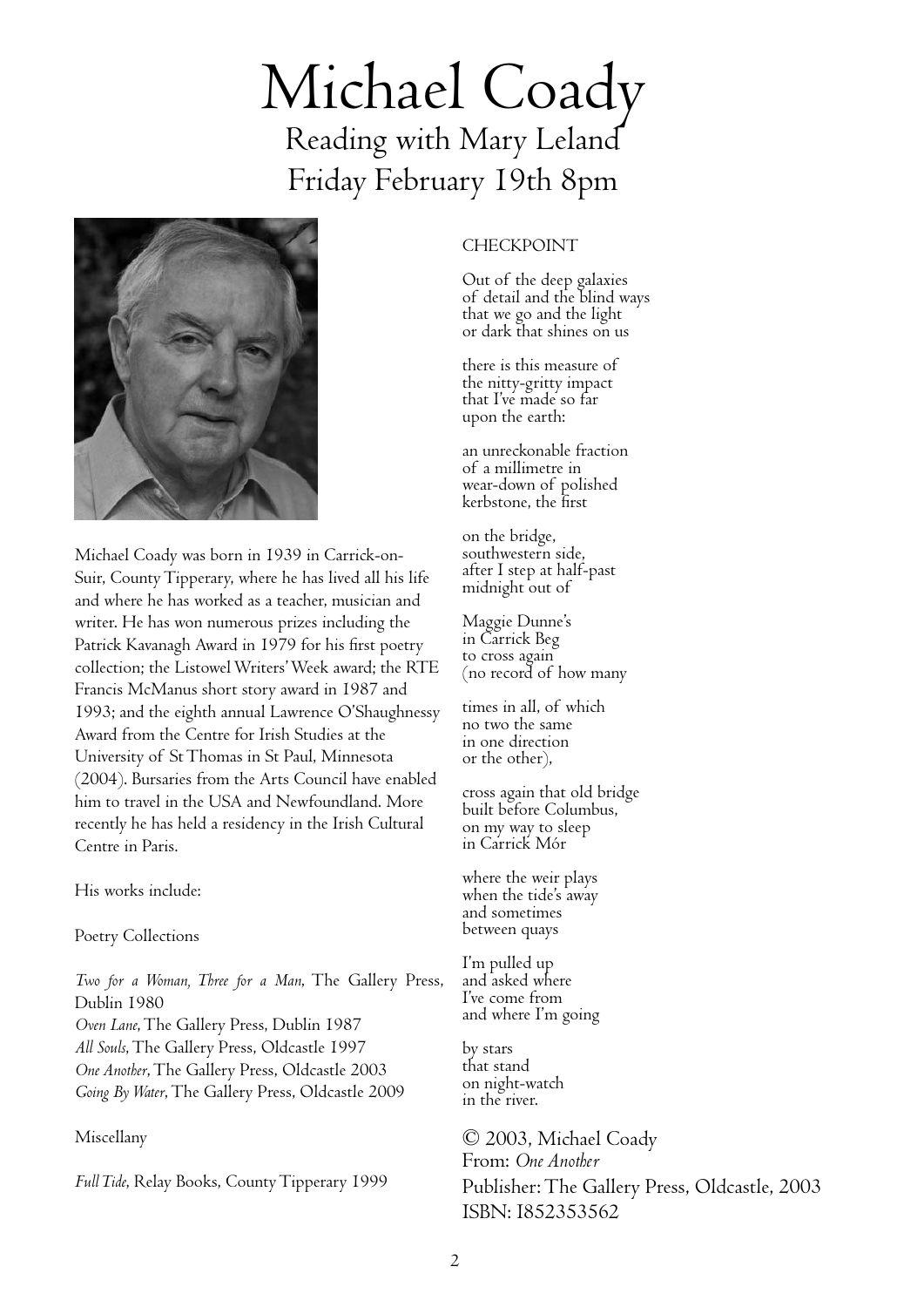### Cónal Creedon Reading with Martín Espada and Paula Meehan Friday February 19th 9.00pm



Cónal Creedon was born in Cork in 1961 and is a playwright, novelist and documentary maker. He has received many awards for his work including two National Business2Arts Awards for his play *The Trial of Jesus* (also nominated for the Irish Times Theatre Awards). Creedon's play, *When I was God*, featured in the 1st Irish Festival New York (2009). Creedon has also written over sixty hours of radio drama and his work has been broadcast on RTE, BBC4, BBC World Service, ABC (Australia), RTHK (Hong Kong), LATW (USA), CBC (Canada) and NZR (New Zealand).

His novel *Passion Play* has been translated into Italian and Bulgarian with extracts published in Germany and China. His short stories achieved recognition through One-Voice Monologue, the Francis MacManus Awards and George A. Birmingham Awards. Creedon has worked as a radio presenter with RTE, a columnist with *The Irish Times* and has made a number of critically acclaimed television documentaries. (*The Man Who Walked Like Shakespeare* was nominated for the Focal International Documentary Awards 2009).

His works include:

*Pancho & Lefty Ride Out*, Collins Press 1995. *Passion Play*, Poolbeg 1997. *The Second City Trilogy*, Irishtown Press 2007. 'Come Out Now! Hacker Hanley' from *Pancho & Lefty Ride Out*

Threats or no threats, there was no controlling us, final warnings were roared from the kitchen downstairs, and then the final solution. It was the oldest trick in the book, 'divide and conquer', oppressors of the world unite. I was put out to the guest bedroom, out in the extension, miles away from my brothers and sisters. I lay there in that strange bed, with its shampoo-smelling, hard sheets for what seemed like an eternity listening, thinking...

It never snowed down Coburg Street, but Christmas spirit was thick on the ground. Outside, a lone drunk was murdering 'White Christmas' and gangs of fours and fives hammered out a rhythm on quarter irons to the tune of jingle bells, backed by a devilish chorus of howling and roaring. In the distance, my brothers settled, I listened. My strange bed warmed.

© 1996, Cónal Creedon From: *Pancho & Lefty Ride Out* Publisher: Collins Press, 1996 ISBN: 978-1898256069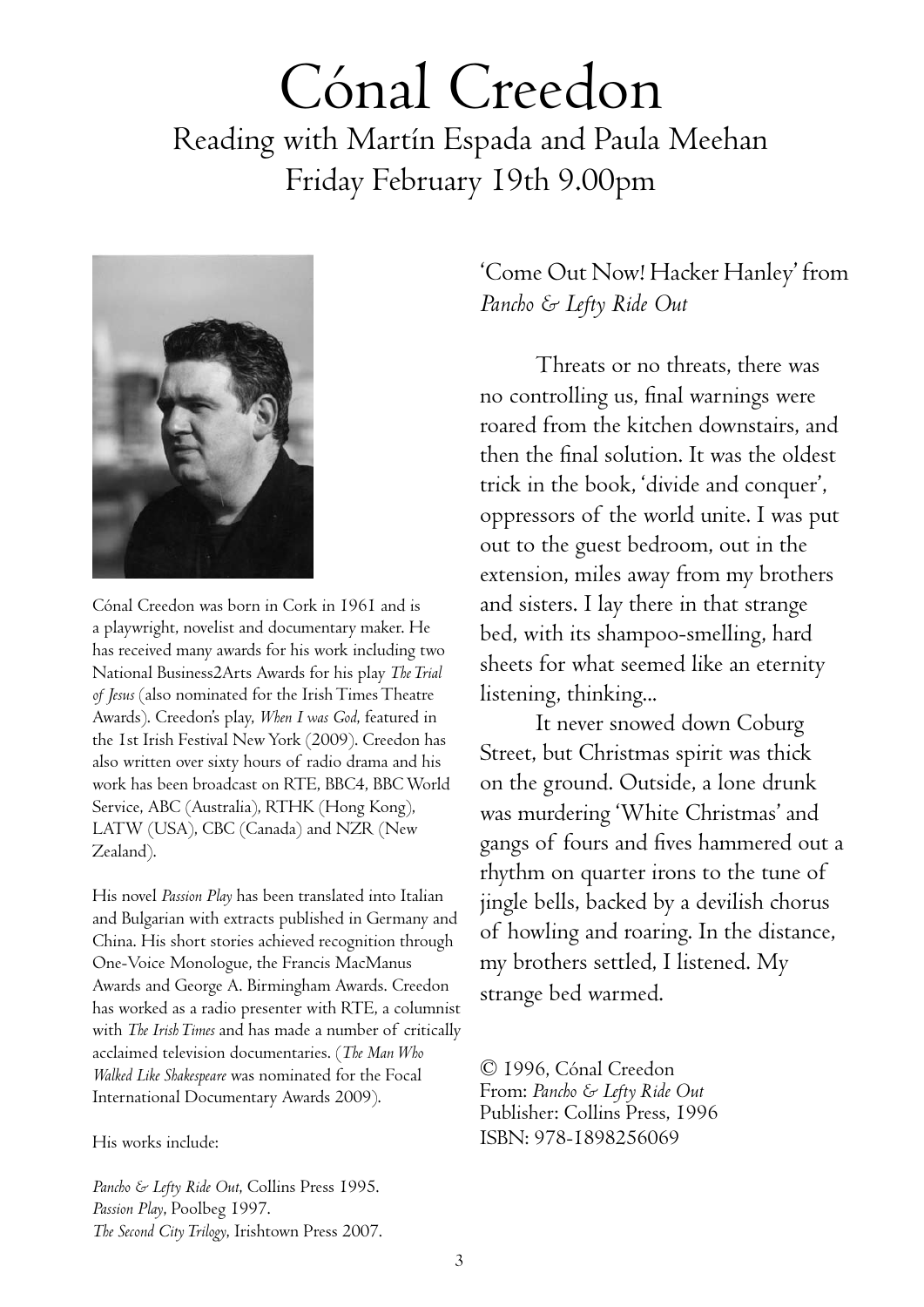## Louis De Paor Reading with Ciaran O'Driscoll & Billy Ramsell Wednesday February 17th 9.00pm



Louis de Paor was born in Cork in 1961. He is commonly considered to be a key protagonist in the 1970s–80s Irish language poetry renaissance, and he became an editor of the *Innti* journal. Initially he objected to the translation of his work into English for a number of complex reasons, including a desire to be judged solely on his own original words, not wanting his work or that of Irish literature in general to be critically assessed through the distorting prism of English. De Paor lived and worked in Australia between 1987 and 1996 before returning to Ireland.

His first bilingual collection won the Victorian Premier's Award for Literary Translation. He was also granted a Writer's Fellowship by the Australia Council in 1995. At home he has received the O'Shaughnessy Award, and has been a four time winner of the Ó Riordáin prize in the Oireachtas for collections including his first, *Próca solais is luatha*.

#### His works include:

*Próca Solais is Luatha*, Coiscéim, Dublin, 1988 *30 Dán*, Coiscéim, Dublin, 1992 *Seo. Siúd. Agus Uile*, Coiscéim, Dublin, 1996 *Corcach agus Dánta Eile*, Coiscéim, Dublin, 1999 *Agus Rud Eile De*, Coiscéim, Dublin, 2002 *Ag Greadadh Bas sa Reilig/ Clapping in the Cemetery*, Cló Iar-Chonnachta, Indreabhán, 2005 *Cúpla Siamach an Ama*, Coiscéim, Dublin, 2006

#### TRÉIGTHE

Nuair a bhíonn tú as baile géaraíonn bainne úr sa chuisneoir, dónn tósta uaidh féin, balbhaíonn an guthán is cailltear fear an phoist ar a shlí chun an tí.

Cruinníonn Mormanaigh is Finnéithe Jehovah, an minister is an sagart paróiste, bean Avon is fear Amway le chéile ar lic an dorais chun m'anam damanta a dhamnú. Ní fhéadfadh Batman mé a shlánú.

Plódaíonn sceimhlitheoirí is murdaróirí, maoir tráchta is cigirí cánach sa chlós ag pleancadh ar an bhfuinneog iata, ag sceitheadh mo rún os ard leis na comharsain chúiléistitheacha; ní chuireann mo pheacaí coiriúla ná mo choireanna peacúla aon iontas ar éinne.

Sa doircheacht mheata bhalbh istigh fáiscim do chumhracht as bráillín fhuar, cuardaím camán Chúchulainn fén dtocht riastrach

cnapánach.

© 2005 Louis De Paor From*: Clapping in the Cemetery* Publisher: Cló Iar-Chonnachta, Indreabhán, 2005 ISBN: 1902420942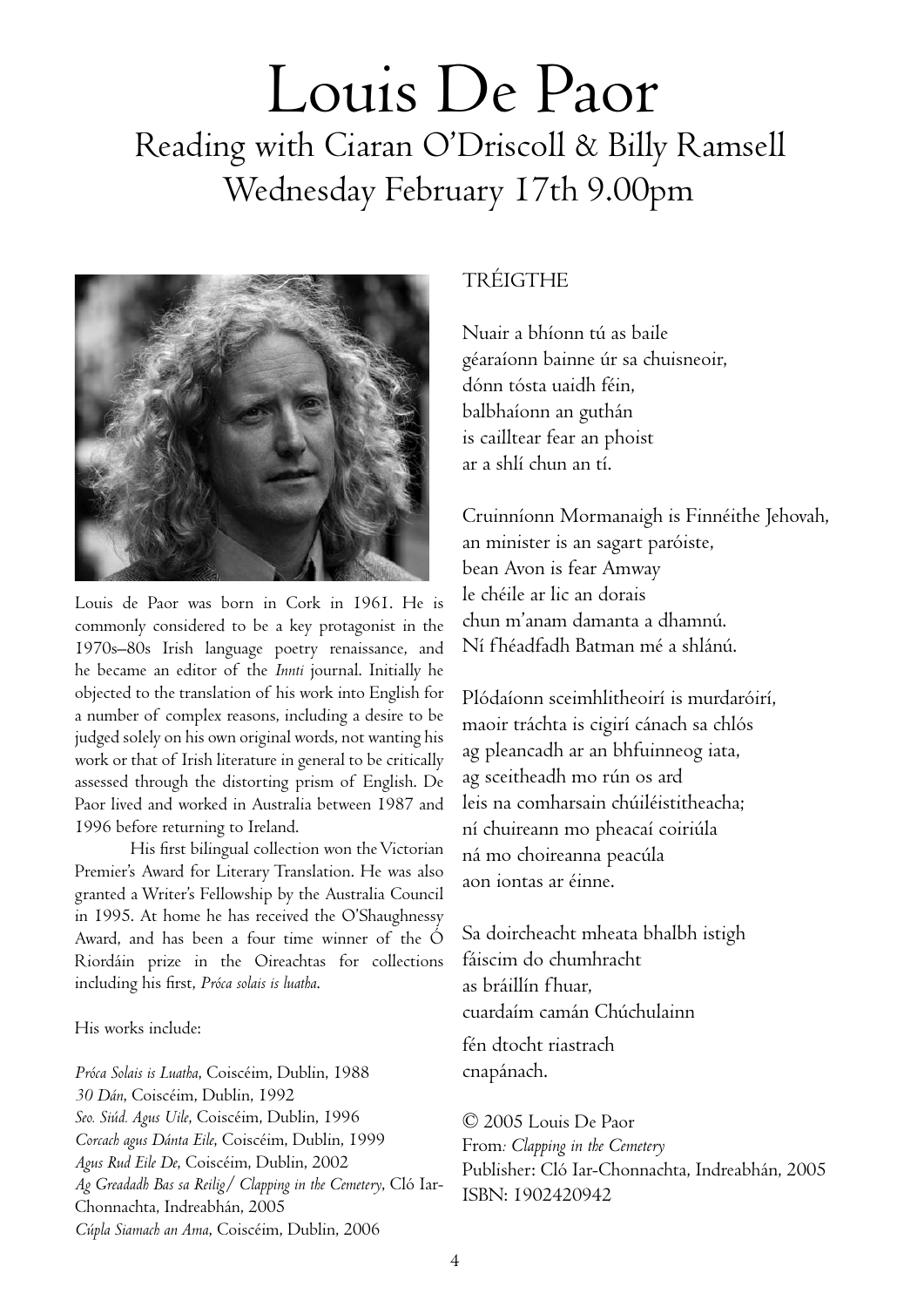# Theo Dorgan Launch party for his new poetry collection *Greek* Wine Reception, All Welcome Friday February 19th 6.30pm



THEO DORGAN is a poet, prose writer, editor, scriptwriter, translator and sailor. His work includes the long poem *What the Earth Cost Us*, his prose account of a transatlantic voyage under sail *Sailing for Home* (praised by Doris Lessing as "a book for everyone"), and *A Book of Uncommon Prayer* (2007) which he compiled and edited. He is the editor of *Irish Poetry Since Kavanagh*, and co-editor of *Leabhar Mór na hÉireann / The Great Book of Ireland, An Leabhar Mór / The Great Book of Gaelic*, the anthology *Watching the River Flow* and the acclaimed collection of historical essays *Revising the Rising*. His translations of the Slovenian poet Barbara Korun (in collaboration with the poet and Ana Jelnikar), were published as *Songs of Earth and Light*. He translates from the Irish and from the French and his own work has appeared in Italian and Spanish editions. He is a member of Aosdána.

"I liken Theo Dorgan to a latter-day Aimhírgín, conjuring up the realities of existence out of the mists of the unconscious"

—Nuala Ní Dhomhnaill

"The blend of street-warrior and muse poet is extraordinarily appealing… His is an Irish urban voice which can reach far into Russia as well as into the enchanted garden of Sufi love" —John Montague

#### SPIRITS

Yannis shouldn't drink in the afternoon, it makes him dull and querulous, morose like me:

What do I care about Actaeon in your eyes, this cultural tourism? Tell me about Ireland, what you see when you walk the streets, what ghosts prompt your murders, what shades your executioners send down out of daylight? You have your poor and your policemen, your crime and politics and lawyers affliction is real, write about that.

He's right, I think, he has a point...

and Artemis bumps the table, T-shirt and blue jeans, a diamond glinting in one ear, phone to the other. She stalks past, imperious and aloof, radiant in her first flush of immortality.

for Socrates Kabouropoulos

© 2010 Theo Dorgan From: *Greek* Publisher: The Dedalus Press ISBN: 978 1 906614 17 1

Theo Dorgan's *Greek* is a vivid, sensual, technically brilliant new collection which transports the reader through time and space, history and myth, love and death. The Greek Gods and Goddesses walk again, as real as we are, in the islands of 21st century Greece in a poetry which is singingly alive to the pleasures of being here now. This is the language of 'undying'. Writing from "the childhood of the world" in Greece, Dorgan finds his identity as an islander, as a lover and as a poet made new again, with increased authority and a deep understanding of the power and alchemy of myth; sharing with us his relish of "the great slant freedom of our craft". He demonstrates also a real gift for the short lyric poem in the middle section, 'Islands', each poem here being utterly of its brief moment as "the stars come out on the life that I call mine". —Carol Ann Duffy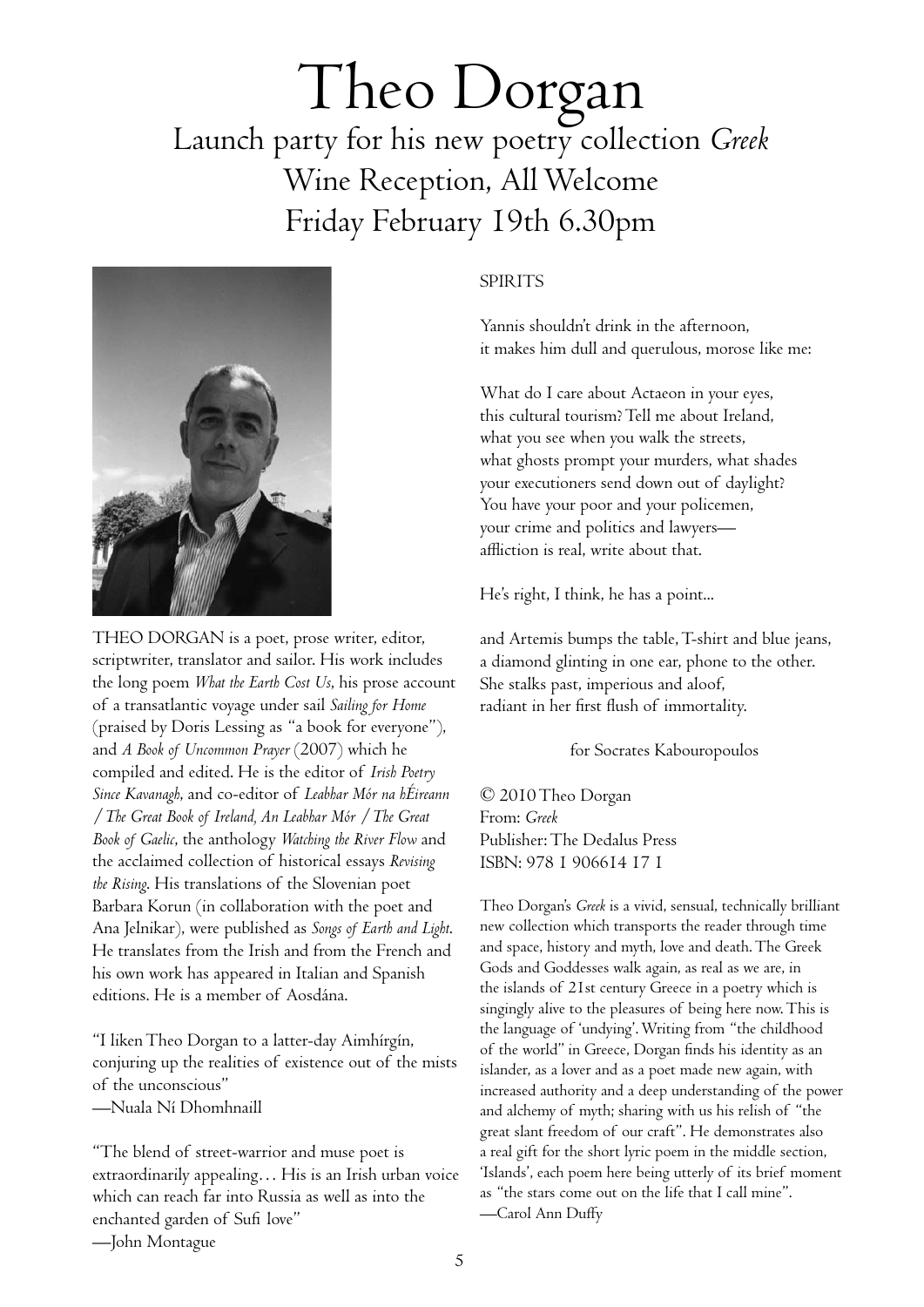### Martín Espada Reading with Cónal Creedon & Paula Meehan Friday February 19th 9.00pm



photo: Sandy Taylor

Called "the Latino poet of his generation" and "the Pablo Neruda of North American authors," Martín Espada was born in Brooklyn, New York in 1957. He has published sixteen books in all as a poet, editor, essayist and translator. *The Republic of Poetry*, a collection of poems published by Norton in 2006, received the Paterson Award for Sustained Literary Achievement and was a finalist for the Pulitzer Prize. Another collection, *Imagine the Angels of Bread* (Norton, 1996), won an American Book Award and was a finalist for the National Book Critics Circle Award. He has received numerous awards and fellowships, including the Robert Creeley Award, the Antonia Pantoja Award, the Charity Randall Citation, the Paterson Poetry Prize, the Gustavus Myers Outstanding Book Award, the National Hispanic Cultural Center Literary Award, the Premio Fronterizo, two NEA Fellowships, the PEN/Revson Fellowship and a Guggenheim Foundation Fellowship. His poems have appeared in the *The New Yorker, The New York Times Book Review, Harper's, The Nation* and *The Best American Poetry*. He has also released an audiobook of poetry called *Now the Dead will Dance the Mambo* (Leapfrog, 2004). His work has been translated into ten languages. A former tenant lawyer, Espada is now a professor in the Department of English at the University of Massachusetts-Amherst, where he teaches creative writing and the work of Pablo Neruda.

Offering of Stones *Deserted Village, Achill Island, Ireland, May 2000*

Your house greets a stranger with an offering of stones: round stones like the eggs of a great gray bird, flat stones the sandals of a giant, hearth stones awaiting the next ember, gable stones that muscled the missing roof, ledge-stones where you once curled asleep with straw. For a mile the collar of stone studs the mountain's throat: columns stacked for doorways by hands with Neolithic ancestors entombed on the next hill, windows in slits where you shivered as if the battering raindrops were volleys of British lead, mounds of walls fallen useless as potatoes with blight or peasants without rent, nearly a hundred houses gone to stone, naked against the wind cantering down the slope with a bluster of battlecries. Yet I am welcome to the hearth and kettle for the story you must tell, so I squat between the nettles and grass sprouting from the floor to listen.

First came the fungus, mush and stink of potatoes in the hole, then the faces cliff-gaunt or boulder-swollen, riot of lice in the rags, dysentery's lava, delirium or teeth spat free by scurvy, rapping on the door and no one there, famine dead without coffins rolled into the sand at the shoreline. Sir Richard and his bailiffs evicted the living, hauled off the roof and confiscated the kettle so none could return. Some walked to the shore, scavenging for seaweed and eels; others staggered across the decks of ships bound for America, where the steel in cauldrons boiled for them as if brewing the fever, where the loom clacked like a skeleton dancing at the wake, where servants labored in a stone mansion by the sea as the master quill-penned poetry, until they slept on shelves in a room at the top of the stairs, hanging from the wall because potato rot birthed servants in Ireland, country of rain that would never dampen their skin again.

Now in your village there is sheep dung fertilizing the rock. Two child-shepherds, brother and sister, chase their flock into the ruins, between the jagged walls smoking with fog, through doorways standing alone in the rubble's ebb, widows who gazed at the sea till they became stone. One sheep has escaped, kneeling at the graves of three drowned fishermen in the churchyard down below. There is no dog to steer the lambs, so the girl yaps and trills. To climb I grip the ledge of rock and find the cool of your dying hand, and I would lift your head so you could see the shepherds outrun by the flock, glimpse the ocean's skirt, tell me of the pirate queen, her castle at Kildavnet.

© 2004, Martin Espada From: *Alabanza* Publisher: Norton ISBN: 978-0393326215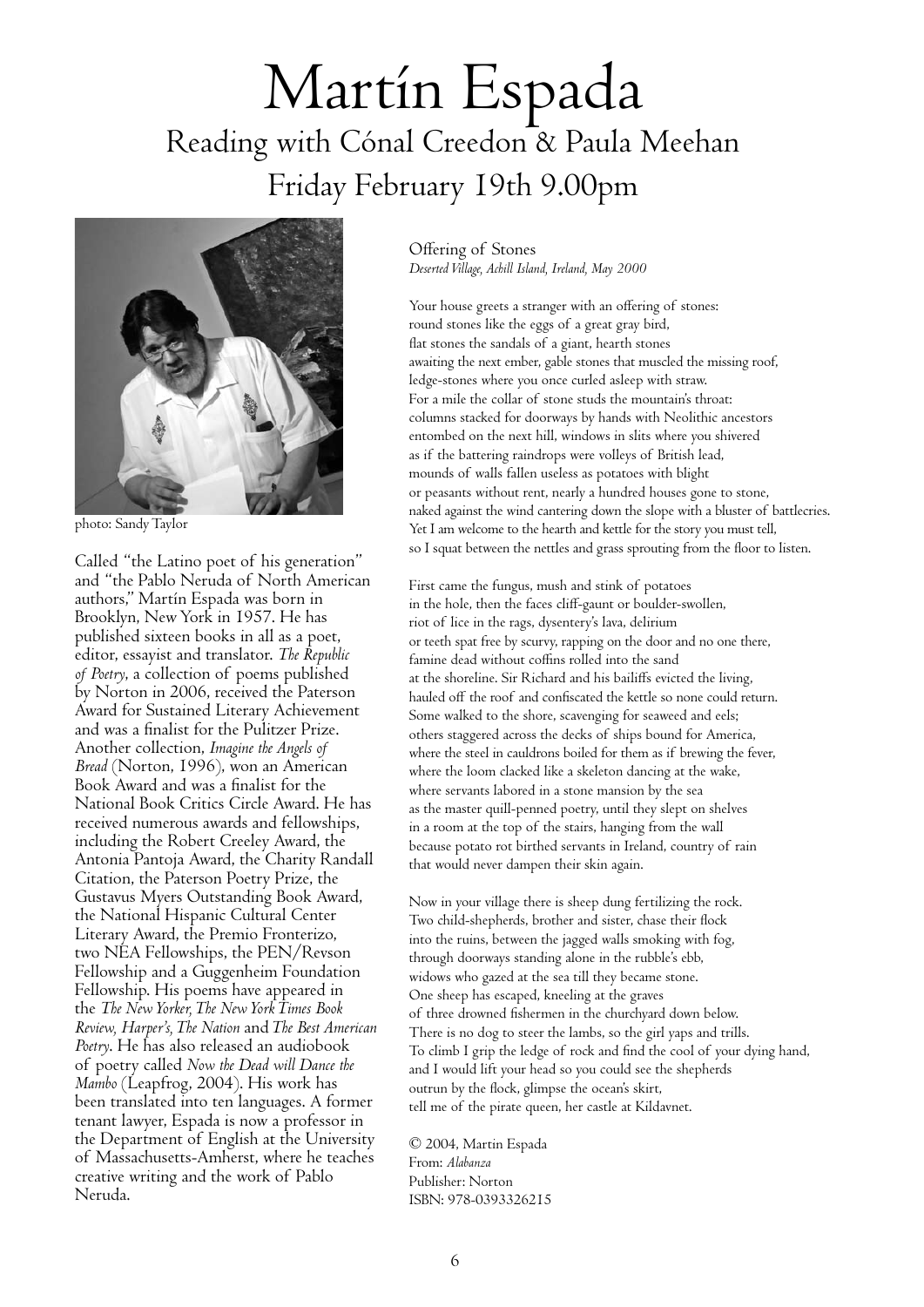## Martina Evans Reading with Desmond O'Grady Reading Saturday 20th February 4pm



Martina Evans (née Cotter) is a poet and novelist. She grew up in County Cork in a country pub, shop and petrol station. After studying sciences for two years at University College Cork, she studied for a radiography degree at St Vincent's Hospital Dublin and worked for fifteen years as a radiographer, moving to London in 1988, where she also completed a degree in English and Philosophy at the Open University. Martina began writing in 1990 and has published four books of poetry and three novels. Her first novel, *Midnight Feast*, won a Betty Trask Award in 1995 and her third novel, *No Drinking No Dancing No Doctors*, won an Arts Council England Award in 1999. Her fourth poetry collection, *Facing the Public* won bursary awards from both the Irish Arts Council (An Chomhairle Eiraíon) and Arts Council England. She was a Royal Literary Fund Fellow at Queen Mary, University of London from 2003-2007. She also designed and directed a creative writing summer school at London Metropolitan University and run workshops at various literary festivals and the National Film School. She taught at the University of East London and Centreprise Literature Development Project and currently teaches creative writing at the City Literary Institute.

#### JAR OF SWEETS

Shelves and shelves and ladders to climb, a broad wooden counter, a silver scoop for sugar to be packed in strong brown paper bags, loaves wrapped in newspaper, bread shaped like the back seat of a car and once, like a monkey, climbing high to put my hand inside the jar of Irish Roses.

Red-handed, shame felt like my stomach was being taken out, when my mother called caught you. But there was no punishment, instead she told me how when she was a child in her mother's shop she took a broom, swiped the high shelf and knocked a jar of acid drops to the ground.

That's where she was found, down among the broken glass and sweets. It could have been the broom and the fact that she was far bolder than me, but I couldn't help believing that my mother was some kind of a witch.

© 2004, Martina Evans From: *Can Dentists Be Trusted?* Publisher: Anvil Press Poetry, London, 2004 ISBN: 0856463760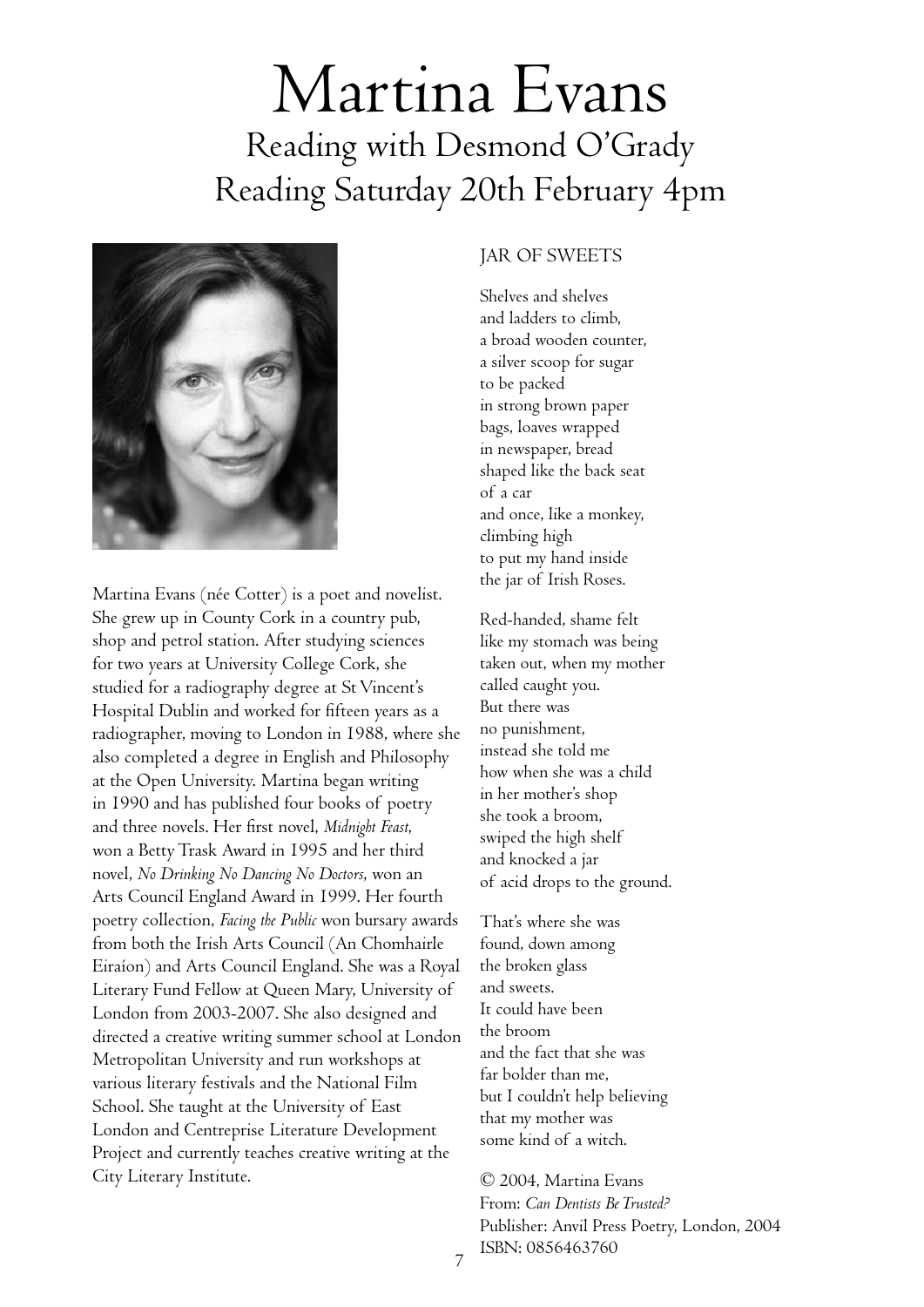# Matthew Geden Reading with Derek Mahon Thursday 18th February 8pm



Born in England, Matthew Geden moved to Kinsale in 1990 and runs a bookstore in the town. He co-founded the SoundEye International Poetry Festival. His poems have appeared in several publications both at home and abroad including *Something Beginning with P*, *Poets of the Millennium* and *The Backyards of Heaven.*

#### His works include:

Poetry

*Kinsale Poems*, Lapwing, 2001 *Autumn: Twenty Poems,* by Guillaume Apollinaire, Lapwing, 2003 *Swimming to Albania,* Bradshaw Books 2009

"A quiet and contemplative poet alive to the hours and the seasons. A true voice." - *Derek Mahon*

#### Flotsam and Jetsam

Somewhere, on the edge of life, an old man clings to the rocks growing onto them like algae

a salty defiance even the tide can't dislodge. What light is left remains in his eyes, his gaze

spans decades of idle talk carelessly tossed into the seaspray, washed up or drowned.

On the beach a small boy plays on his own, digging hopefully for coins or a story

from the past. His tiny hands discard the mystery of sand; the split fragments of time,

the drift of wind and bad weather. If either of them looked up they might notice me, poised

in the middle-distance confused by the multiplicity apparent in the air, the endless yawn

of the present. Everything happens at once; we are the lost and found, bright molecules on the shore.

© 2009, Matthew Geden From:*Swimming to Albania* Publisher: Bradshaw Books (2009) ISBN 978-1-095374-02-1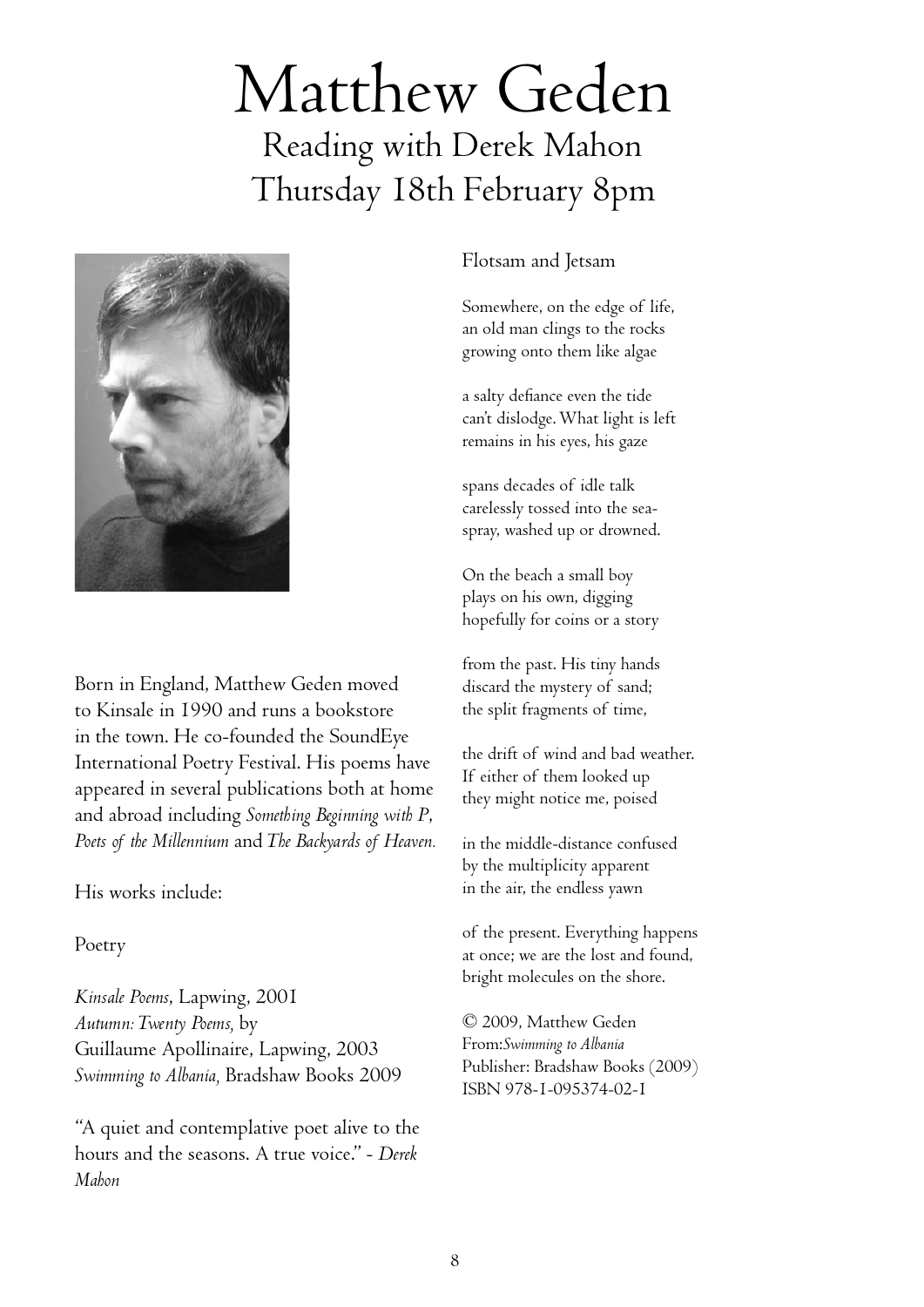## Adam Johnson Reading with Jennifer Johnston & Denyse Woods Saturday 20th February 9.00pm



Adam Johnson is the author of the story collection *Emporium* (Viking, 2002) and the novel *Parasites Like Us* (Viking, 2003), which won a California Book Award as well as earned him a Discover-a-Great-New-Writer Award from Barnes and Noble. His fiction has appeared in *Tin House, Esquire, Harper's, Paris Review,*  and *Best American Short Stories*. He received his BA in Journalism from Arizona State University and his MA in English as well as MFA in Creative Writing from McNeese State University. He also holds a PhD in English from Florida State University. He currently is a Senior Jones Lecturer in creative writing at Stanford University. He is at work on a new novel that is set in North Korea. In 2009 he was presented with a \$50,000 Whiting Writer's Award.

"Sometimes Johnson is quick and witty, sometimes satirical, sometimes downright literary. But always, he is smart and funny and every story says something very true about the world we choose to make for ourselves. Those things that we all know, or think, or have some inkling of way down deep, have never been presented to us quite like this."

- Joseph Rogers

#### 'The Jughead of Berlin' from *Emporium*

There is a button-tipped joystick on the console, and Randy turns it on. Somewhere atop the boat a searchlight ignites, and it is like nothing I've seen. Through the windscreen, we suddenly see marshlands unfurl toward open water, while cloud banks drag their asses along glades of sawgrass and cane.

'This thing's made by Boeing,' he says.

The light is bright enough to leave insects stunned and turn mist into steam, so that the beam is like a smoky tube extending to the horizon. Randy hands me a pair of pale yellow binoculars, and I follow as he trains the beam on a skiff, far in the distance. On the small boat, deep in the marsh grass, I make out a man with a police flashlight and a compound bow, poaching alligators in the dark.

© 2003 Adam Johnson From: *Emporium* Publisher: Penguin Books, 2003 ISBN: 978-0142001950

*New York Times* critic Michiko Kakatuni, well known for her rather biting reviews, changed her tune when it came to Adam Johnson's debut collection of short stories, *Emporium*: His stories, she wrote, occur "in a world located somewhere between Kurt Vonnegut's sci-fi empire and that wild and crazy land of weirdos limned in T. Coraghessan Boyle's stories."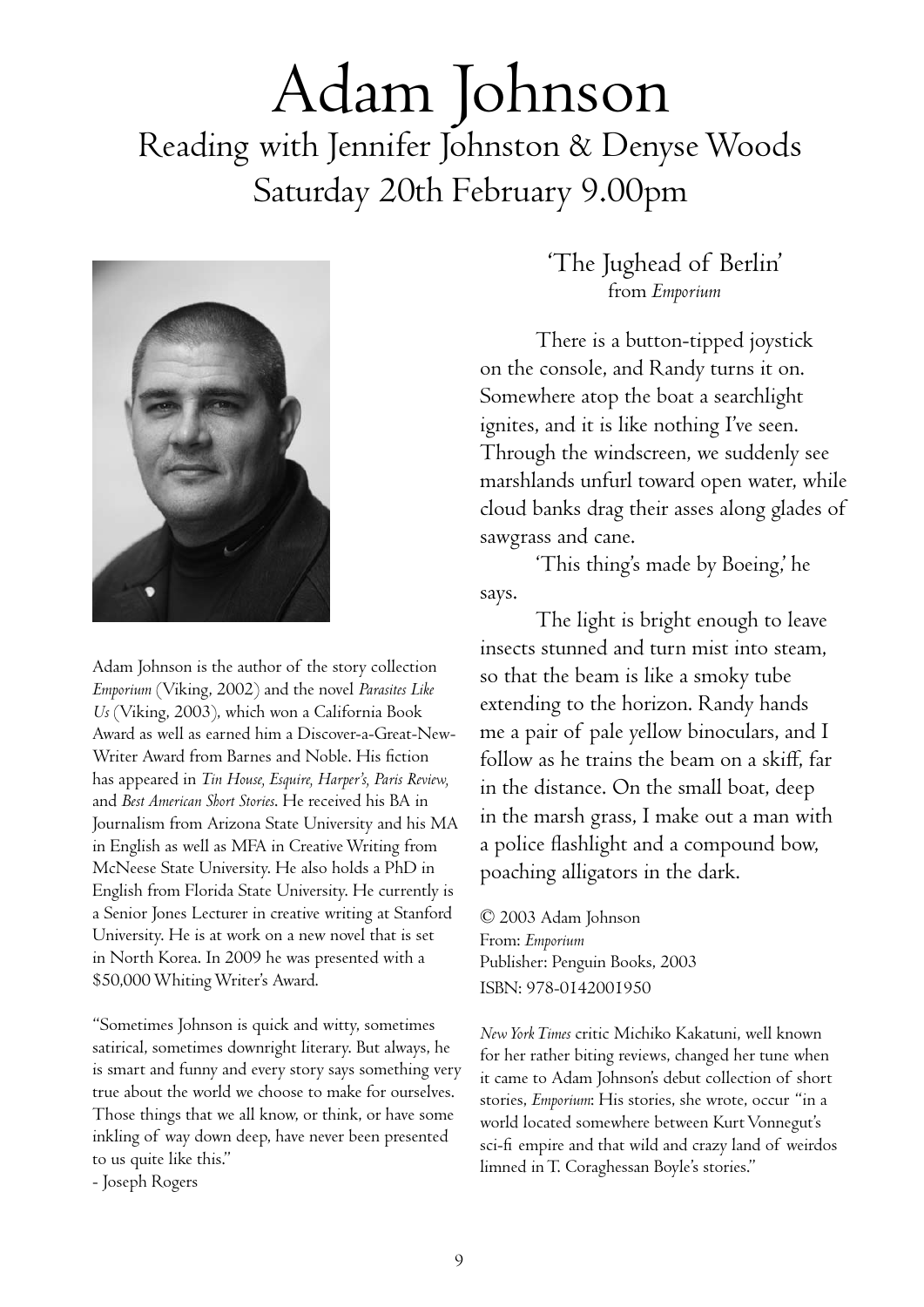## Jennifer Johnston Reading with Adam Johnson & Denyse Woods Saturday 20th February 9.00pm



Photo: Hodder Headline

Jennifer Johnston was born in Dublin in 1930. Her novels have been published in many countries. She has received many awards, including the Robert Pitman Award; the Yorkshire Post Award; the 1979 Whitbread Award for *The Old Jest* (*The Old Jest* was later filmed as *The Dawning*, starring Anthony Hopkins) and the Giles Cooper Award for Best Radio Play (1989). Her work was shortlisted for *Daily Express* best book of the year 1992 for *The Invisible Worm*, and *Shadows on our Skin* was shortlisted for the Booker Prize. She is a member of Aosdána and lives in Derry.

Her works include:

#### Novels

*The Captains and the Kings*, Hamish Hamilton, 1972 *The Gates*, Hamish Hamilton, 1973 *How Many Miles to Babylon?*, Hamish Hamilton, 1974 *Shadows on our Skin*, Hamish Hamilton, 1977 *The Old Jest*, Hamish Hamilton, 1979 *The Christmas Tree*, Hamish Hamilton, 1981 *The Railway Station Man*, Hamish Hamilton, 1984 *Fools Sanctuary*, Hamish Hamilton, 1988 *The Invisible Worm*, Sinclair-Stevenson, 1991 *The Illusionist*, Sinclair-Stevenson, 1995 *Two Moons,* Review, 1998 *The Gingerbread Woman*, Review, 2000 *Grace and Truth*, Review, 2005 *Foolish Mortal*s, Headline Review, 2007

#### **from** *Truth or Fiction*

She got off the bus outside the Odeon in the High Street and walked up through Holland Park. The sun was gliding down a bit towards the west, hitting the pale green leaf buds and shining in the windows of the stucco houses that backed on to the park. Some children still ran and kicked footballs on the grass and dogs snuffled round the roots of trees. In the woods a peacock cried. Even here the air was heavy with car fumes and bus fumes and, she thought, even the fumes from the planes streaking overhead. She wondered about Dublin. Rain; they always said it rained there, permanently.

*Yiaooo*.

Should she write to him and ask him for an interview? He might not answer the letter. Telephone? Probably more sense.

*Yiaooo.*

Peacocks. One of the wonderful features of Holland Park.

They could hear them from their house at night. Were they wailing for their demon lovers? Or just perhaps talking to themselves,

reminding themselves of some terrible thing that happened in their past? Bet you don't get peacocks in Dublin.

© 2009, Jennifer Johnston From: *Truth or Fiction* Publisher: Headline Review, 2009 ISBN: 9 780755 330546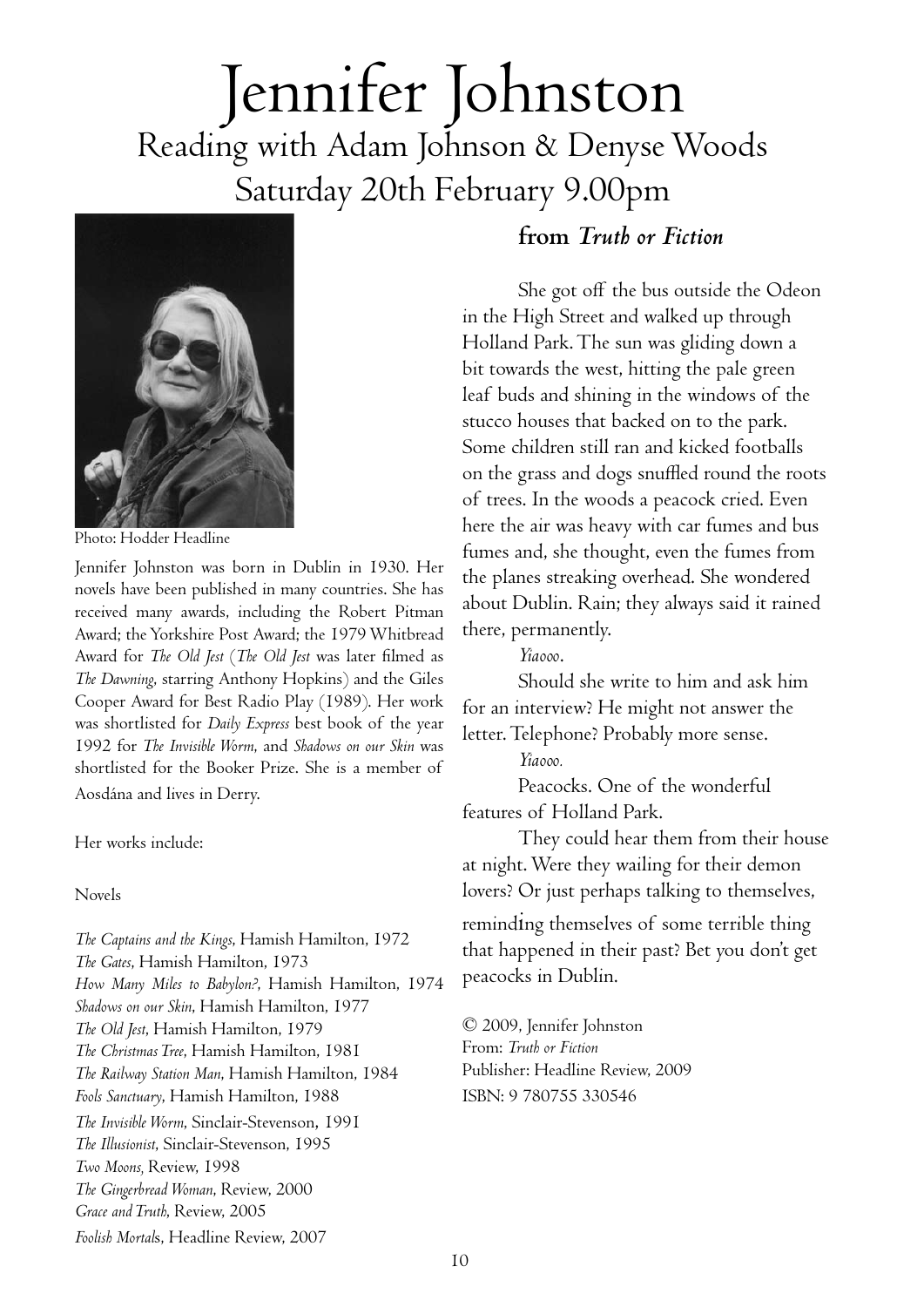### Mary Leland Reading with Michael Coady Friday February 19th 8pm



Mary Leland was born in Cork in 1941. A journalist, novelist, short story auteur and nonfiction writer, she has worked at *The Irish Times*, *The Irish Press* and *The Cork Examiner*, as well as making frequent contributions to *The Sunday Independent*  and *The Sunday Tribune*. Leland was a prize-winner in the Munster Literature Centre's inaugural Sean O'Faolain short story competition. More recently she was shortlisted by Richard Ford for the Davy Byrne Award. She continues to live in Cork city.

Her works include:

Novels

*The Killeen*, Hamish Hamilton, 1985 *Approaching Priests*, Sinclair Stevenson, 1991

Short Story Collection

*The Little Galloway Girls*, Black Swan 1987

Non-fiction

*Cork / Corcaigh*, Collins Press, 1996 *The Lie of the Land - A literary history of County Cork*, Cork University Press, 2000 *That Endless Adventure - A History of the Port of Cork*, Port of Cork Company, 2001

#### **from** *The Little Galloway Girls*

The hall door shut with a satisfied slam behind her. The rooms empty of children gaped on the landing but the house was warmly ready for her, her sounds and movements animating it as she completed the small rituals of night, the patina of her contentment glazing the waiting air of her bedroom, where books took up the space of another body.

In the chilled mirrors of the bathroom she watched with equanimity the reduction to self, safe here where she was known so well, but to be feared even elsewhere, when so often as again tonight the texture of her own skin surprised and pleased her, and the thick untinted hair denied years she did not otherwise deny. It was happening: she plucked out a coiled grey hair, and sighed at the trace of blood on the toothbrush.

© 1987, Mary Leland From: *Little Galloway Girls* Publisher: Black Swan Press, 1987 ISBN: 978-0552993036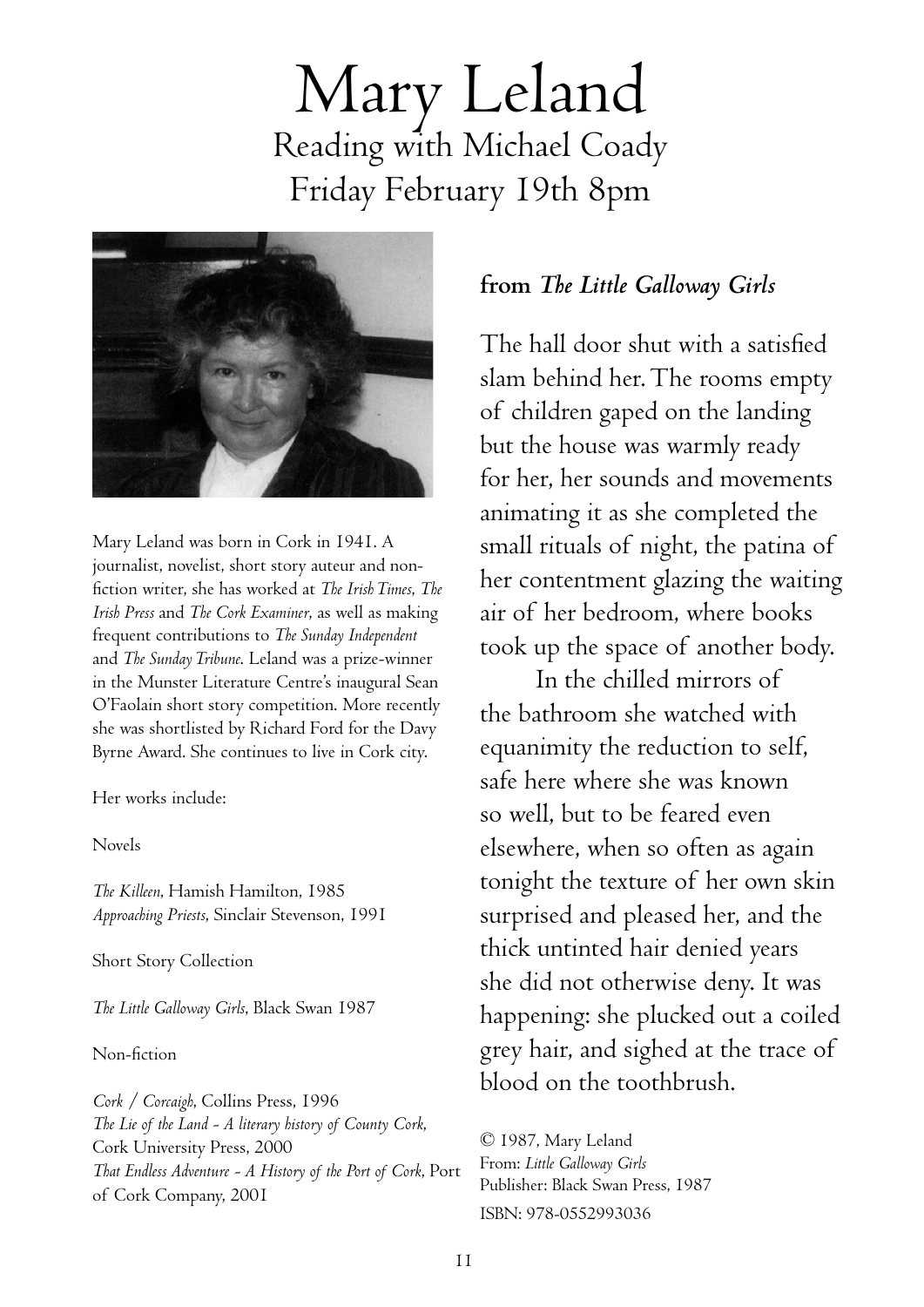## Derek Mahon Reading with Matthew Geden Thursday February 18th 8.00pm



Photo: John Minihan & The Gallery Press

Derek Mahon was born in Belfast in 1941. He was educated in Belfast, Trinity College Dublin and later at The Sorbonne in France. He has worked at various manual jobs, and professionally as an editor, screenwriter, journalist, and lecturer. He was awarded *The Irish Times* Poetry Now award in 2008 for *Life on Earth*. His other honors include the Irish American Foundation Award; a Lannan Foundation Award; a Guggenheim Fellowship; *The Irish Times*/ Aer Lingus Poetry Prize; the American Ireland Fund Literary Award;The C.K. Scott Moncreiff Translation Prize for his translation of *The Selected Poems of Philippe Jaccottet*; the Eric Gregory Award; and The David Cohen Prize for Literature (2007). He is a member of Aosdána and currently lives in Kinsale.

#### ACHILL

#### *im chaonaí uaigneach nach mór go bhfeicim an lá*

I lie and imagine a first light gleam in the bay After one more night of erosion and nearer the grave, Then stand and gaze from a window at break of day

As a shearwater skims the ridge of an incoming wave; And I think of my son a dolphin in the Aegean,

A sprite among sails knife-bright in a seasonal wind, And wish he were here where currachs walk on the ocean To ease with his talk the solitude locked in my mind.

I sit on a stone after lunch and consider the glow

Of the sun through mist, a pearl bulb containédly fierce; A rain-shower darkens the schist for a minute or so

Then it drifts away and the sloe-black patches disperse. Croagh Patrick towers like Naxos over the water

And I think of my daughter at work on her difficult art And wish she were with me now between thrush and plover,

Wild thyme and sea-thrift, to lift the weight from my heart.

The young sit smoking and laughing on the bridge at evening Like birds on a telephone pole or notes on a score.

A tin whistle squeals in the parlour, once more it is raining, Turfsmoke inclines and a wind whines under the door;

And I lie and imagine the lights going on in the harbour Of white-housed Náousa, your clear definition at night, And wish you were here to upstage my disconsolate labour

As I glance through a few thin pages and switch off the light.

© 1985, Derek Mahon From: *Collected Poems* Publisher: The Gallery Press, Oldcastle, 1999 ISBN: 978 1 85235 255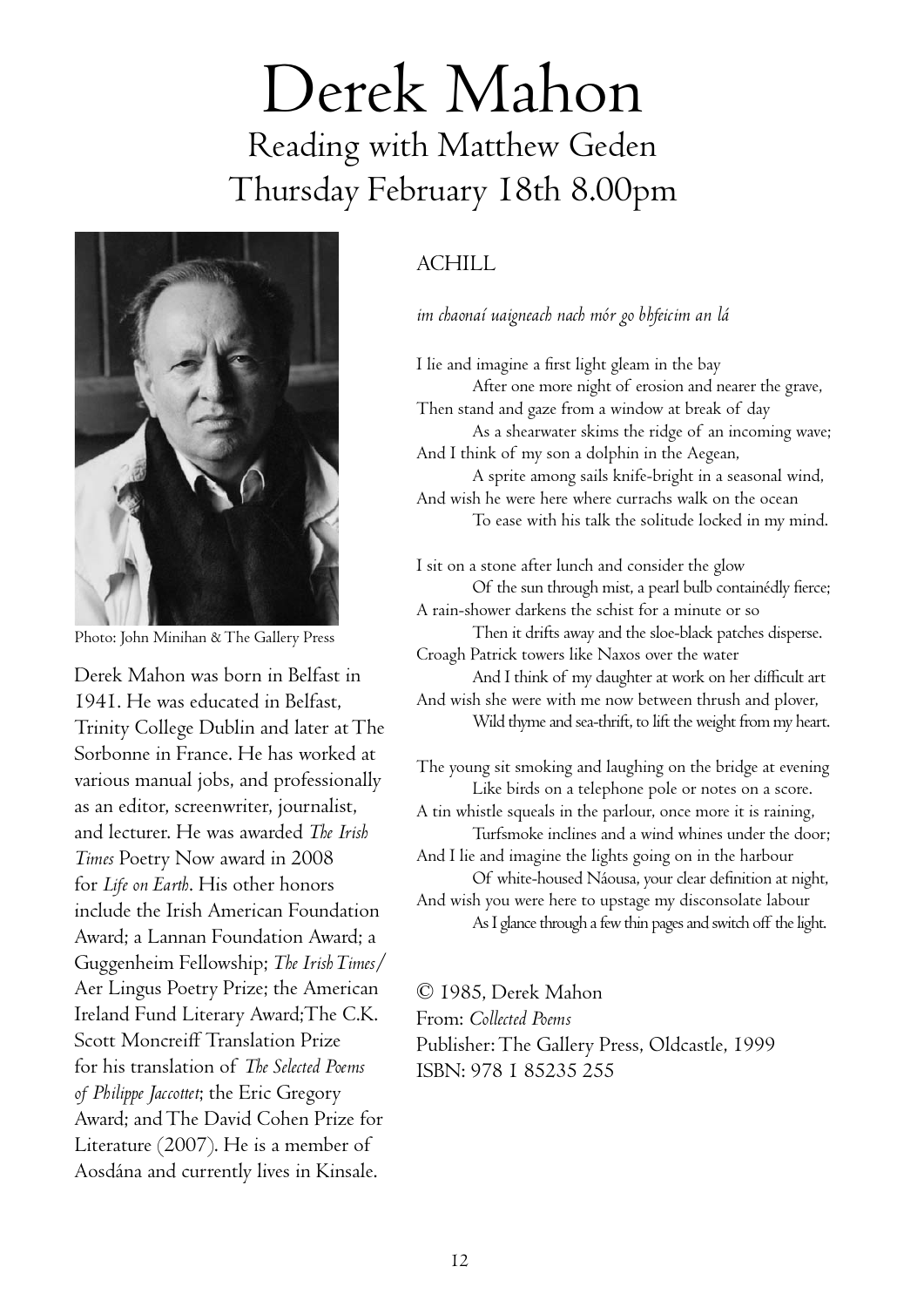## Thomas McCarthy Reading with Eiléan Ní Chuilleanáin Saturday February 20th 8pm



Photo: Patrick Cotter

Thomas McCarthy was born in Waterford but has lived in Cork for many years now where he works as a librarian. He studied at UCC and he has published many books of poetry, two novels and personal memoirs. His awards include The Patrick Kavanagh Award (1977); The Alice Hunt Bartlett Prize (1981); The Annual Literary Award, American Irish Foundation (1984); and the O'Shaughnessy Poetry Award, Irish-American Cultural Institute, 1991. He is a member of Aosdána.

#### His works include:

*The First Convention*, The Dolmen Press, 1978 *The Sorrow-Garden*, Anvil Press Poetry, 1981 *The Non-Aligned Storyteller*, Anvil Press Poetry, 1984 *Seven Winters in Paris*, Anvil Press Poetry and Dublin, Dedalus, 1989 *The Lost Province*, Anvil Press Poetry 1996 *Mr Dineen's Careful Parade*, *New & Selected*, Anvil Press Poetry, 1999 *Merchant Prince*, Anvil Press Poetry, 2005 *The Last Geraldine Officer*, Anvil Press Poetry, 2009

*from* THE DYING SYNAGOGUE AT SOUTH **TERRACE** 

Chocolate-coloured paint and the July sun like a blow-torch peeling off the last efforts of love: more than time has abandoned this, God's abandonment, God's synagogue, that rose out of the ocean one hundred years from here. The peeling paint is an immigrant's guide to America – lost on the shore at Cobh, to be torn and scored by a city of luftmenshen, Catholics equally poor, equally driven.

To have been through everything, to have suffered everything and left a peeling door. Yahweh is everywhere, wherever abandonment is needed – a crow rising after a massacre, wearing the grey uniform of a bird of carrion, a badger waiting for the bones of life to crack before letting go: wishing the tenth cantor to die, the synagogue to become a damp wall, the wailing mouths to fester. Too small. To be a small people aligned to nothing is to suffer blame like a thief in the night. Some activist throws a bomb for the suffering PLO:

the sky opens and rains a hail like snowdrops. Flowers for memory, petrol for the faraway. To define one's land is to be a cuckoo pushing others, bird-like, into a pit, until at the end every national gesture becomes painful, soiling the synagogue door, like the charcoal corpses at Mauthausen Station, 1944.

© 1978, Thomas McCarthy From: *Mr Dineen's Careful Parade -New and Selected Poems* Publisher: Anvil Press Poetry, London, 1999 ISBN: 0 85646 320 5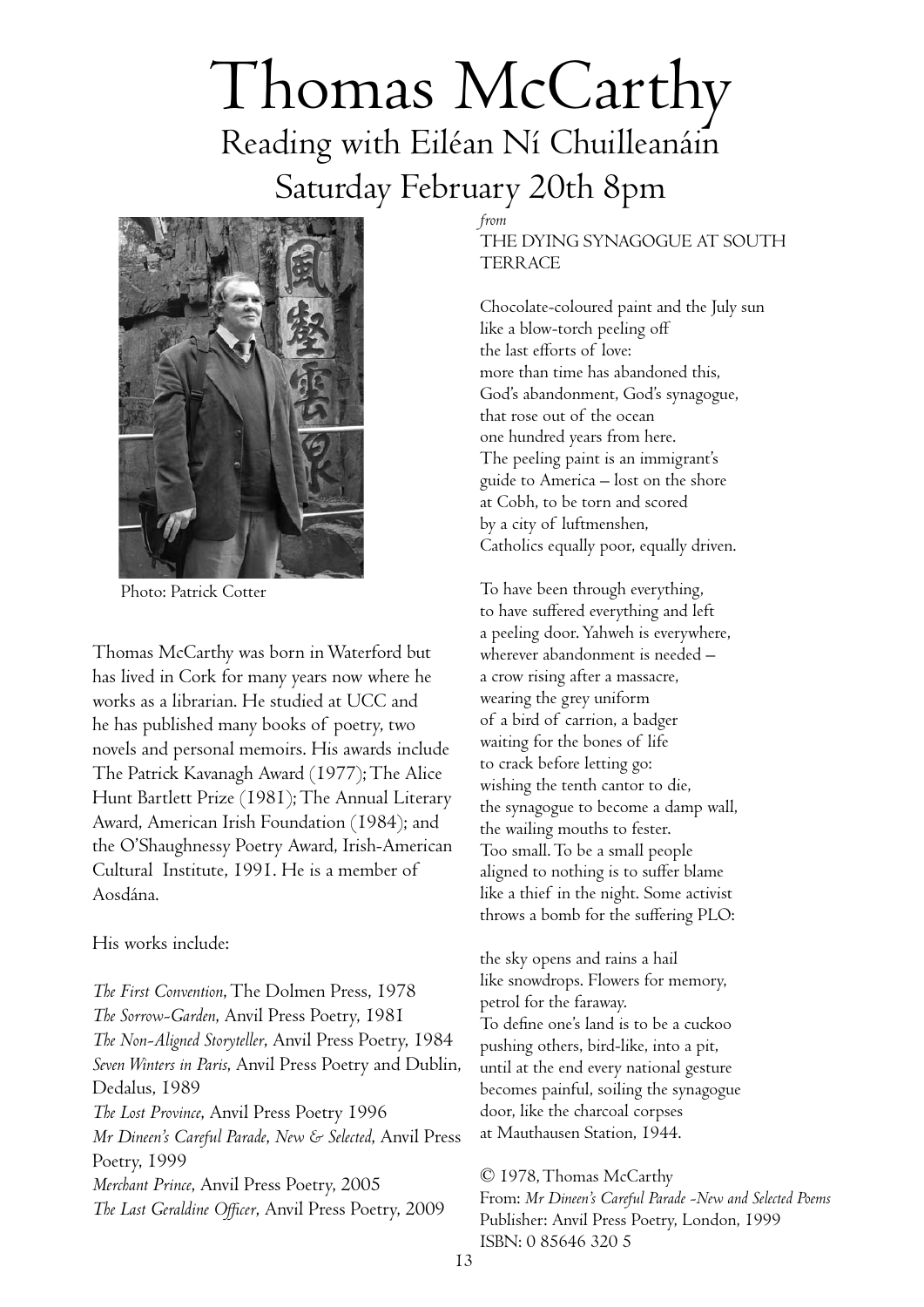# Paula Meehan Reading with Cónal Creedon & Martín Espada Friday February 19th 9.00pm



Paula Meehan was born in Dublin where she still lives. She was educated at Trinity College, Dublin and at Eastern Washington University. She has published six collections of poetry and received many awards for her work including the Denis Devlin Award of the Irish Arts Council (An Chonthairle Ealafon) for *Dharmakaya*, which Carcanet published in 2000. She has also written plays – for stage (for both children and adults) and for radio – and held a creative writing fellowship at University College, Dublin. Meehan has also worked with inner city communities and conducted workshops in prisons.

'Paula Meehan is that rare and precious thing—a vocational poet of courage and integrity. Already much-loved and admired far beyond the shores of her native Ireland, Meehan advances her claim on our hearts and minds with *Painting Rain*. From presentday Dublin to Ancient Greece, the myths and flawed heroes of her poems give back to us our own lives, counted out in illuminated moments of joy, pain, love and memory.'

— Carol Ann Duffy

'In *Painting Rain* Paula Meehan makes music that is a powerful confluence of themes: a field lost to a housing development, a north wind that whines through the dunes, an Irish mother whose daughters 'taught their mother barring orders and legal separation'. Each poem is powerful on its own, demanding and holding the white space of each page, but the cumulative effect is one of great wisdom and authority. Meehan had that special grace from the start, but now immensities have crystallized around each lyric she writes. Don't miss this work: *Painting Rain* is her finest book yet.'

DEATH OF A FIELD

The field itself is lost the morning it becomes a site When the Notice goes up: Fingal County Council – 44 houses

The memory of the field is lost with the loss of its herbs

Though the woodpigeons in the willow And the finches in what's left of the hawthorn hedge And the wagtail in the elder Sing on their hungry summer song

The magpies sound like flying castanets

And the memory of the field disappears with its flora: Who can know the yearning of yarrow Or the plight of the scarlet pimpernel Whose true colour is orange?

And the end of the field is the end of the hidey holes Where first smokes, first tokes, first gropes Were had to the scentless mayweed

The end of the field as we know it is the start of the estate The site to be planted with houses each two or three bedroom Nest of sorrow and chemical, cargo of joy

The end of dandelion is the start of Flash The end of dock is the start of Pledge The end of teazel is the start of Ariel The end of primrose is the start of Brillo The end of thistle is the start of Bounce The end of sloe is the start of Oxyaction The end of herb robert is the start of Brasso The end of eyebright is the start of Fairy

Who amongst us is able to number the end of grasses To number the losses of each seeding head?

 I'll walk out once Barefoot under the moon to know the field Through the soles of my feet to hear The myriad leaf lives green and singing The million million cycles of being in wing

That – before the field become solely map memory In some archive of some architect's screen I might possess it or it possess me Through its night dew, its moon white caul Its slick and shine and its prolifigacy In every wingbeat in every beat of time

© 2005, Paula Meehan First published in Poetry International.org

— Thomas McCarthy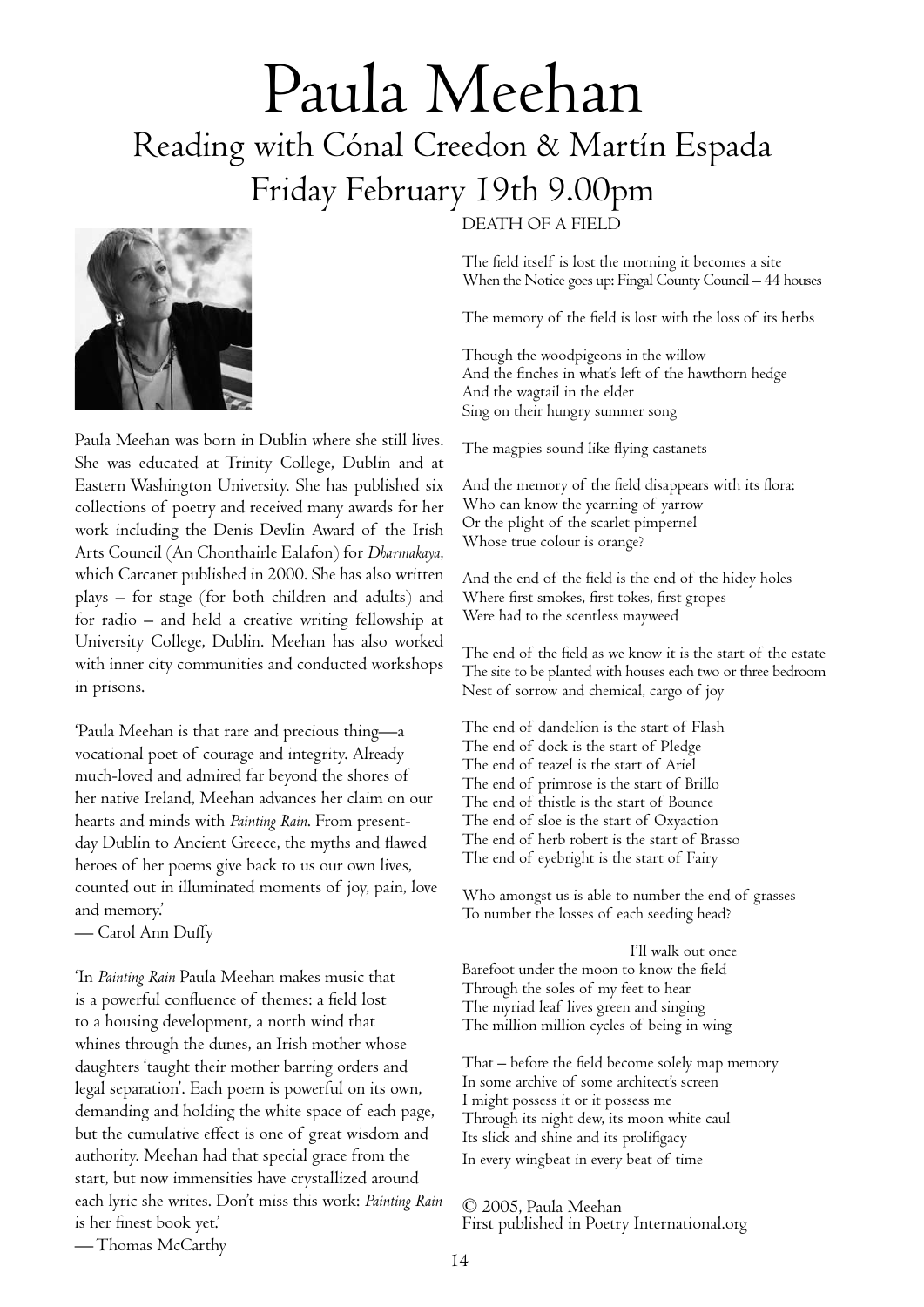## Patrick Moran Reading with Liz O'Donoghue & Mary O'Malley Thursday 18th February 9.00pm



Patrick Moran was born in Templetuohy, County Tipperary, where he still lives and works as a teacher. His poems have been widely published. A winner of the Gerard Manley Hopkins Poetry Prize, he has also been shortlisted for the Hennessy / *Sunday Tribune* poetry award. Additionally, he has been a winner at both the Listowel Writer's Week and in the 2008 Éist Poetry competition. His work is featured in many anthologies, including the inaugural *Forward* anthology.

His works include:

*The Stubble Fields*, Dedalus Press, 2001 *Green*, Salmon Poetry, 2008

"In poem after poem in his new collection *Green* (Salmon Poetry) he brings absolutely to life the vanished world of small town and rural Ireland." — Kevin Higgins, *Galway Advertiser*

"As death comes for humans in *Green*, decay has come for the land. Like many of his contemporaries, environmental change is a concern for Moran. What's interesting is that he approaches the issue as someone who prefers a traditional life close to the land, rather than claiming a new age moral superiority. 'It's not that I'm so engagé / that I'd keep vigil in crude shelters, or/ chain myself to an at-risk tree.' This approach is both disarming and accessible."

—Jennifer Matthews, *Southword Online Journal*

#### FOR SALE

Weedy Gravel, neglected lawns; gutters clogged, sashes showing rot. Inside, the dresser: quaint, austere. Squat pots, two blackened frying-pans. A wardrobe door that will not shut. The shadow-hoarding corridor.

A sense, too, of memories stored, of clinging yet to what had been: a tea-cosy, a china doll; the mute clock, the scorched ironing board; a child's sketch (green trees, splotchy sun); the gaunt housecoat, its pockets full.

And photographs. There, the young couple. Here, a girl in communion white. And here he is the referee: the crowd expectant, the players set as he is throwing in the ball to start some big match, years ago…

© 2008, Patrick Moran From: *Green* Publisher: Salmon poetry ISBN: 978-1 903392 95 9

"Moran does not know what's next for small-town Ireland, but that confusion is his greatest resource; it forces him to scrutinise the end of everything he knows and he responds, often beautifully though simply, with a poetry of curates, candles and contrition. Eluded by the future, or at least by the language necessary to articulate it, Moran moves metaphorically into the 'century-old mansion' of the parish priest's house and takes it on himself to grimly officiate at the interment of an older Ireland. 'Were these the pieties we clutched?' he asks, 'So absolute. So long ago.'" — Val Nolan, Poetry Ireland Review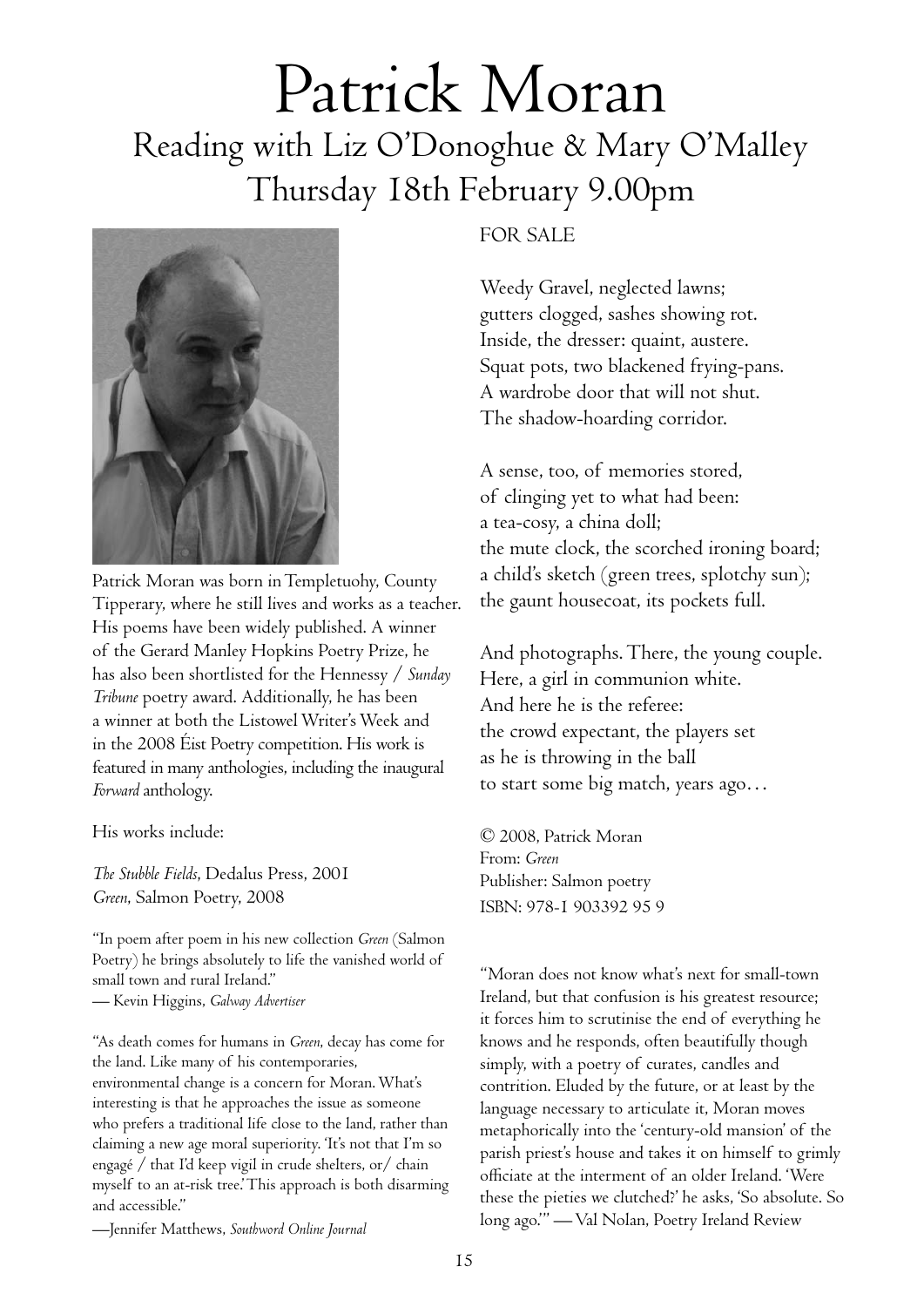# Eiléan Ní Chuilleanáin Reading with Thomas McCarthy Saturday 20th February 8pm



Photo: Paul Sherwood & The Gallery Press

Ní Chuilleanáin was born in Cork in 1942, and was educated there and at Oxford before spending all her working life up to the present as an academic in Trinity College Dublin.

She has won numerous awards, including the Patrick Kavanagh Award and the prestigious O'Shaughnessy Poetry Award by The Irish American Cultural Institute, which called her "among the very best poets of her generation." As well as a poet in her own right, Ní Chuilleanáin has been crucial as a periodical editor on the Irish literary scene. Since 1975 she has been an editor and publisher of *Cyphers* – Ireland's longest established literary periodical, and more recently she has been editor of *Poetry Ireland Review* – the publication of national record.

She has translated poetry from Irish, Italian and Romanian. Her *Selected Poems* was published by Faber and the Gallery Press in 2008. Her latest book is *The Sun-Fish*.

#### THE CLOISTER OF BONES

I begin from the highest point, Best of all a belltower.

I see the tops of heads, cobbles, Terraces all scuttling down As if they hunted something buried Between ledges where tables are set in the morning, Under plants that grow over walls and pergolas,

The slopes of sheds, the stashed pruning-shears, Under the measured walk of cats. I am searching for a shape, a den, watching For the cloistering blank of a street wall, A dark reticence of windows Banked over an inner court, Especially rooves, arched and bouncing Naves; a corseted apse, And always, even if the chapel sinks Deep inside, lit from a common well, I search for hints of doors inside doors, A built-in waiting about Of threshold and washed floors, An avid presence demanding flowers and hush.

If I guess right I hope for A runner of garden, the right length For taking a prayerbook for a walk, A small stitching of cemetery ground, Strict festivals, an hour for the tremble Of women's laughter, corners for mile-high panics:

And to find the meaning of the women's Christmas.

© 2001, Eiléan Ní Chuilleanáin From: *The Girl Who Married The Reindeer* Publisher: The Gallery Press, Oldcastle, 2001 ISBN: 1852353031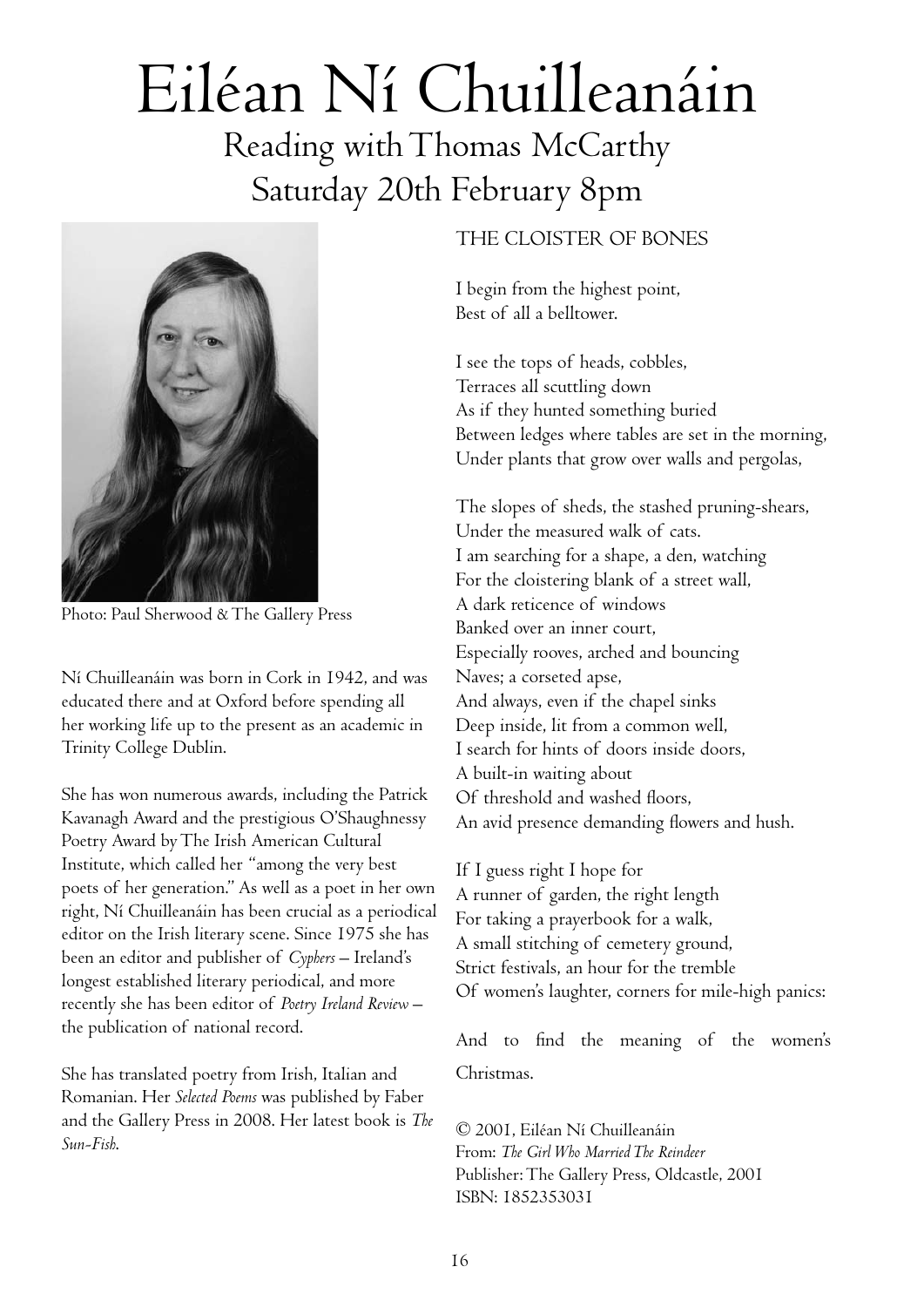# Eugene O'Connell Reading with Bernard O'Donoghue & Gerard Smyth Wednesday February 17th 8pm



Photo: John Minihan

Eugene O'Connell was born near Kiskean in North West Cork. He is a primary school teacher by profession and has published four poetry books including *One Clear Call* and *Flying Blind*—translations of the Latvian poet Guntars Godinš. He contributes interviews, literary articles and reviews to magazines and newspapers—including *The Irish Times*. He is editor of *The Cork Literary Review* and is working on a book of memoirs entitled *A Far Country*. His most recent collection of poems is *Diviner* (Three Spires Press, 2009).

"*Diviner* secures Eugene O'Connell's place as a particular kind of poet. His poems have an attractive consistency of language and focus in which a specific world accumulates and which is all the better for being assessed in understated terms. He is not given to exaggeration nor does he indulge in celebration. He prefers to record through exact delineation, disguising pain, compassion, and loss behind an ironical manner. O'Connell is a realist with a sense of humour that emerges in broad strokes, sharp wit, and scorn for human foolishness. Sebastian Brant's satirical *Ship of Fools* provides a model for this twenty first century perceptive unmasking."

— Maurice Harmon

#### MAPPING THE INTERIOR

Imagine that you had a dishcloth Bigger than the one mothers put on the bread To slow its cooling, that you could spread Over the whole kitchen floor to bring up its face As clearly as the features on the cake.

You'd have a print you could lift up To the light and examine for individual traces Of people who came to swap yarns, and sit on Sugan chairs that bit into the bare floor, leaving Unique signatures on concrete that creased Over time into a map you could look at and

Imagine what those amateur cartographers Were thinking when their eyes fell, in the silence Between the stories, that was broken only by The sound of the fire and whatever it was that Was calling in the night outside.

© 2003, Eugene O'Connell From: *One Clear Call* Publisher: Bradshaw Books, Cork, 2003 ISBN: 9780949010872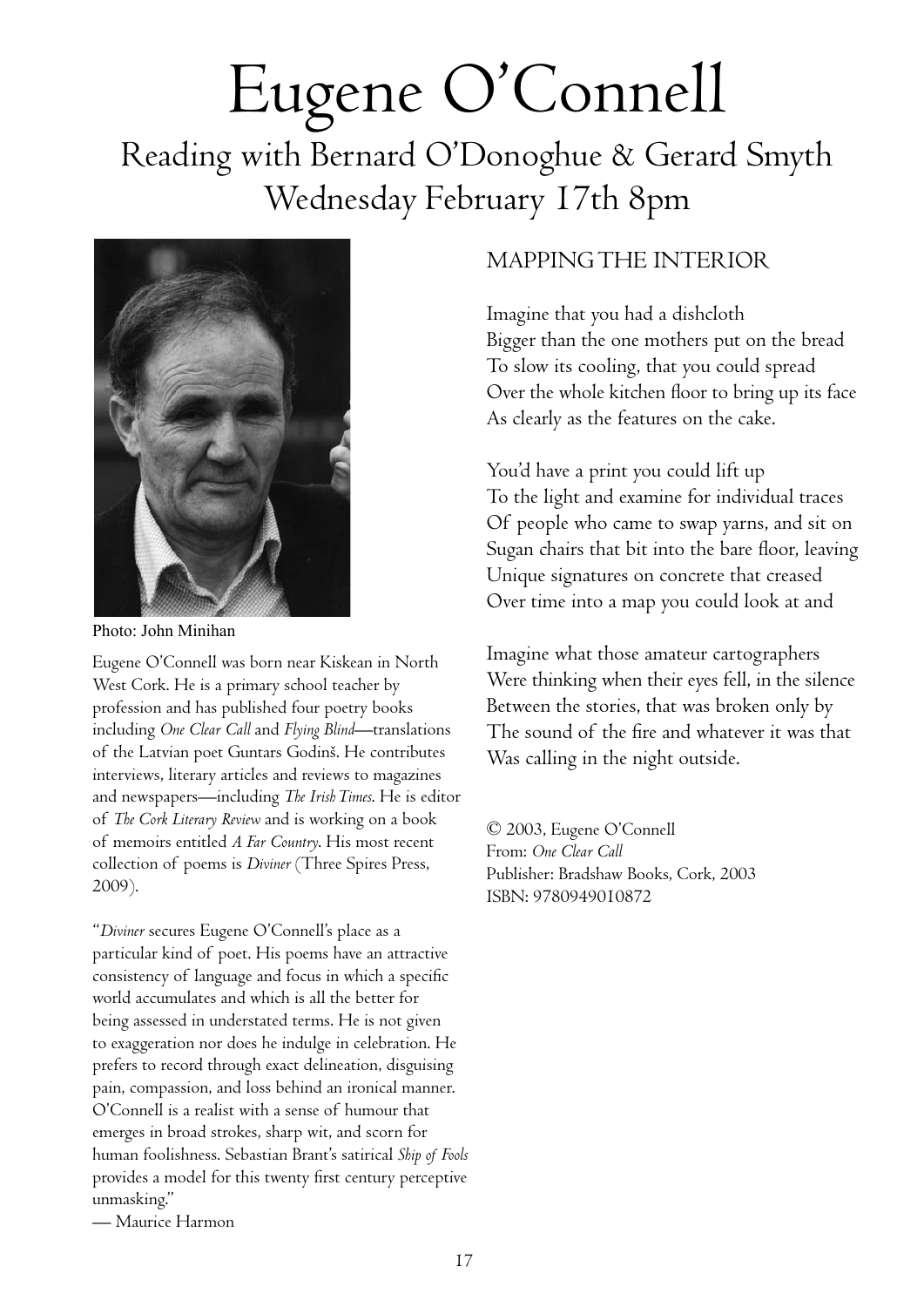# Bernard O'Donoghue Reading with Eugene O'Connell & Gerard Smyth Wednesday February 18th 8pm



Bernard O'Donoghue was born in Cullen, County Cork, in 1945, later moving to Manchester. He studied Medieval English at Oxford University, where he is a teacher and Fellow in English at Wadham College. He is a poet and literary critic, and author of *Seamus Heaney and the Language of Poetry* (1995). His poetry collections are *Poaching Rights* (1987); *The Weakness* (1991); *Gunpowder* (1995), winner of the 1995 Whitbread Poetry Award; *Here Nor There* (1999); and *Outliving* (2003). His latest works include a verse translation of *Sir Gawain and the Green Knight* (2006) and a *Selected Poems* (2008). He received a Cholmondeley Award in 2009.

"Clever and self-conscious, but blessedly uncontaminated by the abstract language of ideas or by brittle academic rhetoric, O'Donoghue's best poems are "at home" with this unease about origins." - The Guardian

"O'Donoghue's poems have long captivated readers with their lyricism, grace and scrupulous honesty. These are accessible poems, full of characters and keen sense of place, that explore memory and a sense of exile."

#### THE WIND IN THE WILLOWS

It couldn't have been written in our neck of the woods, because – misnamers of everything – we called them salleys and used them magically to divine water or, not sparing their rods, improve children. We had no moles, nosing up from their sweet below-ground homes. The stoats, yes, that invaded the big house, but we called them weasels and abetted their vicious forays down rabbit-holes. Good old squirely Mr Badger with his pipe and slippers we suspected of giving the cows TB and breaking people's legs. The first badger I ever saw was dead, thrown on a ditch near the monastery of Timoleague, by the grey shining seashore: a colour photograph in black-and-white. On that same March day I also saw a Mass-rock for the first time, and a leprosarium, facing across the bay towards Courtmacsherry, at the haunted house where the poltergeist or poltergeists cooked sausages at the mid-hour of night

Westward along that road, near Clonakilty, there still leans on its side the great boat-skeleton, where waders beak-poke at the silver mud. There is nothing, simply nothing, quite so worth doing As messing about with waterside debris.

© 2003, Bernard O'Donoghue From: *Outliving* Publisher: Chatto ISBN: 0701174811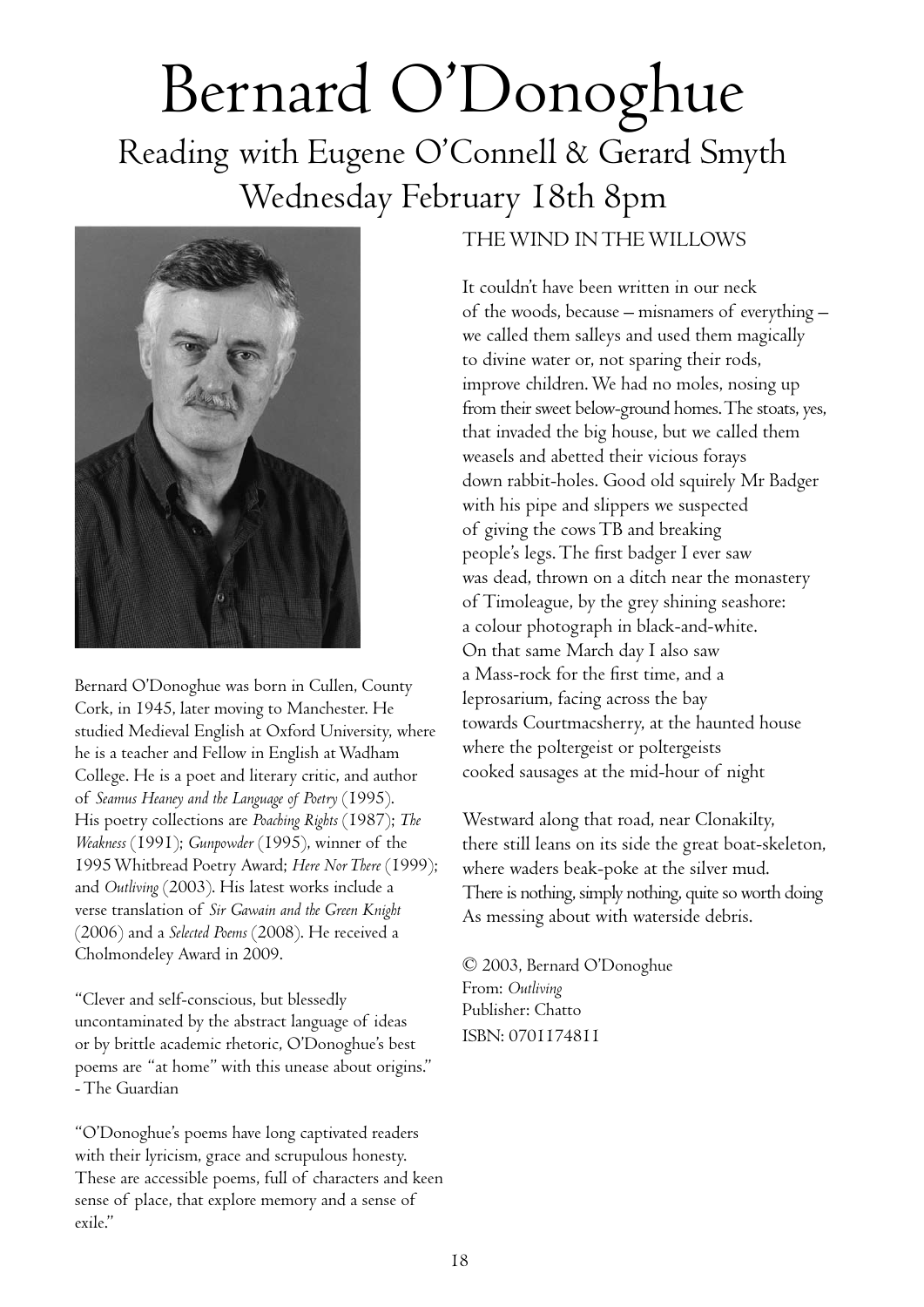# Liz O'Donoghue Reading with Patrick Moran & Mary O'Malley Thursday 18th February 9.00pm



Born 1960 in North Cork, Liz O'Donoghue attended UCC in late 1970s/early 1980s where she ran the poetry workshop and was first published in *Quarryman*, edited by Greg Delanty. She went on to be published in journals such as *Poetry Ireland Review, Stet, The Shop, The Cork Review, The College Green, Southword, The Stony Thursday Book* and *Volume*. In 1991 she founded the "Live Poets Society" - a pub-based live poetry performance group which anticipated the open-mic movement of the 21st century. In 1995 she published the chapbook *Waitress* at the Banquet with Three Spires Press and had work included in the Cork University Press anthology *Jumping Off Shadows - Some Contemporary Irish Poets*. In 1998 a poem of hers was translated into Hungarian and published in Magyar Naplo. Between 1999 and 2000 she worked on directing a filmed anthology of Cork poets called *In the Hands of Erato* which was screened at the Cork Film Festival. In 2004 she received an artist's bursary from Cork City Council. In 2005 she translated the work of Sigitas Parulskis, a Lithuanian poet for the Cork Year of Culture translations project. Her debut collection, *Train To Gorey* was published by Arlen House and launched in Dublin in November 2008. She has one son and lives and works in Cork city.

Lovesong of Bethalize

My sins are huge toothed ones committed from spire to spire from Pine Street to Cathedral Row roaring love between the domes and crosses clawing at a metal door.

My wails are whipped by an ill-natured wind through the gutters Of the soul and I mewl like a poet ignored. What have I learned?

I have learned how painful it is impaled on the punishing spires of a cathedral that down below the prowlins streets can name my sins that there is little to redeem now there is nothing behind that metal door.

© 2008, Liz O'Donoghue From: *Train to Gorey* Publisher: Arlen House ISBN: 9781903631560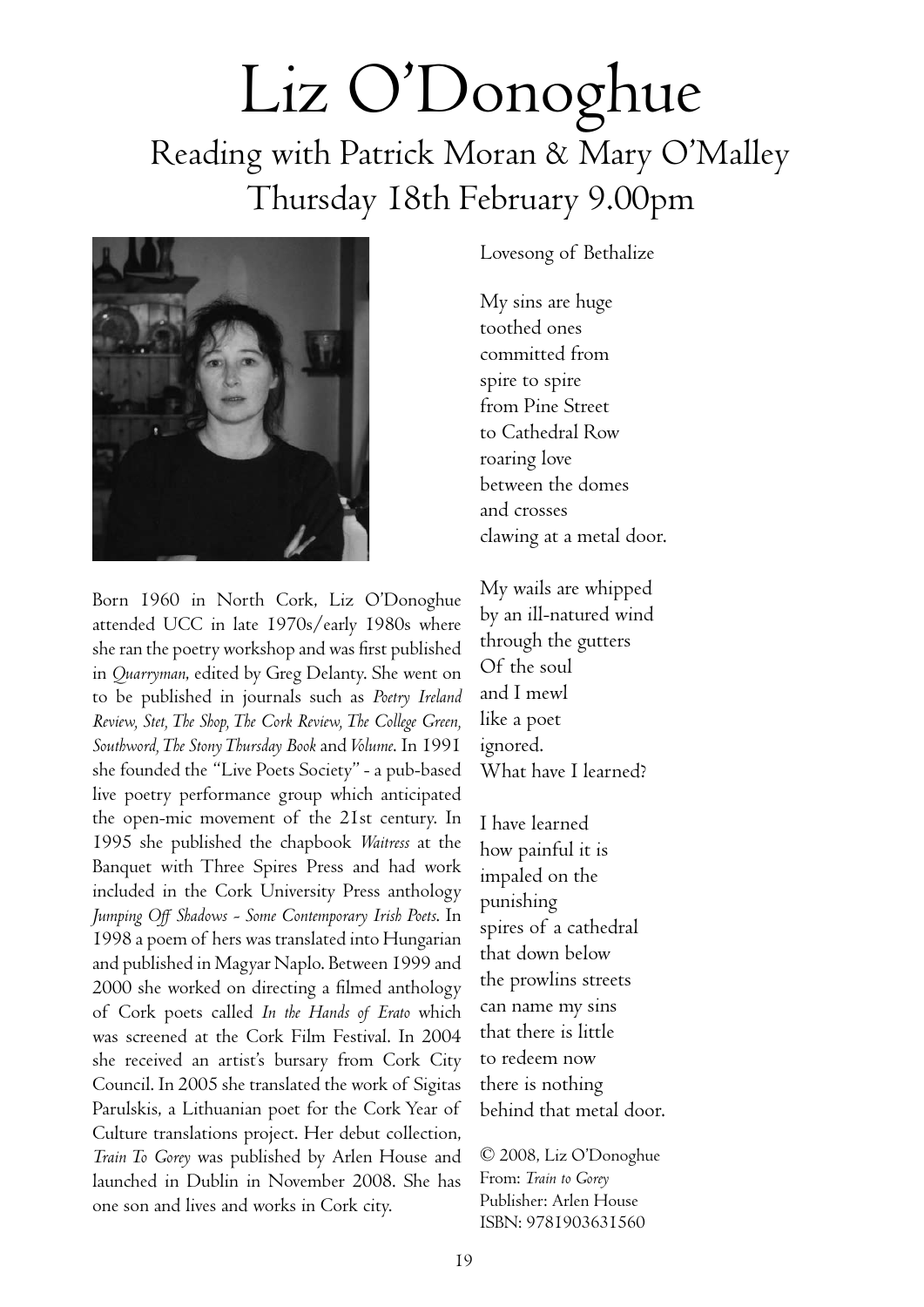# Ciaran O'Driscoll Reading with Louis De Paor & Billy Ramsell Wednesday 17th February 9.00pm



Photo: Limerick City Arts Office

Ciaran O'Driscoll was born in Callan, Co. Kilkenny in 1943, and lives in Limerick. He is a member of Aosdána and a committee member of Cuisle Limerick City International Poetry Festival.

*Gog and Magog*, his first collection, was published by Salmon in 1987. His *New and Selected Poems, Moving On, Still There*, was published by Dedalus in 2001. In the same year, Liverpool UP published his childhood memoir, *A Runner Among Falling Leaves*.

He has been awarded the James Joyce Literary Millenium Prize and the Patrick and Katherine Kavanagh Fellowship in Poetry.

'Ciaran O'Driscoll is a poet of the first order.' — Pearse Hutchinson, *RTE Guide*

'O'Driscoll is a deft artist whose sobriety makes his occasional anger or bitterness all the more affecting. Many poems leave you with an intimate sense of humanity. One or two made me laugh out loud, though the cleverness is usually illuminating, not just smart.' — Tom Clyde, *Fortnight*

#### GIRL AT STATION EXIT IN THE SNOW

She's reading a poster about works and closures at the station gate, in a flurry of snow. As she reads, she frowns and runs her fingers along a strand of her chestnut hair.

'Welcome to Godstone' a platform sign proclaims, snow in a generous scattering all around, each flake at play in the abundance of time, taking its own time to reach the ground,

or watching for their proper port of call, they hesitate and levitate and cross; intent the eyes of snowflakes as they fall, eyes only for the homing place.

And a girl running her fingers through a strand of hair as she takes the notice in now turns her head to go, then looks again, her dark eyes moving among flakes of snow.

© 2009, Ciaran O Driscoll From: *Life Monitor* Publisher: Three Spires Press ISBN: 9781873548547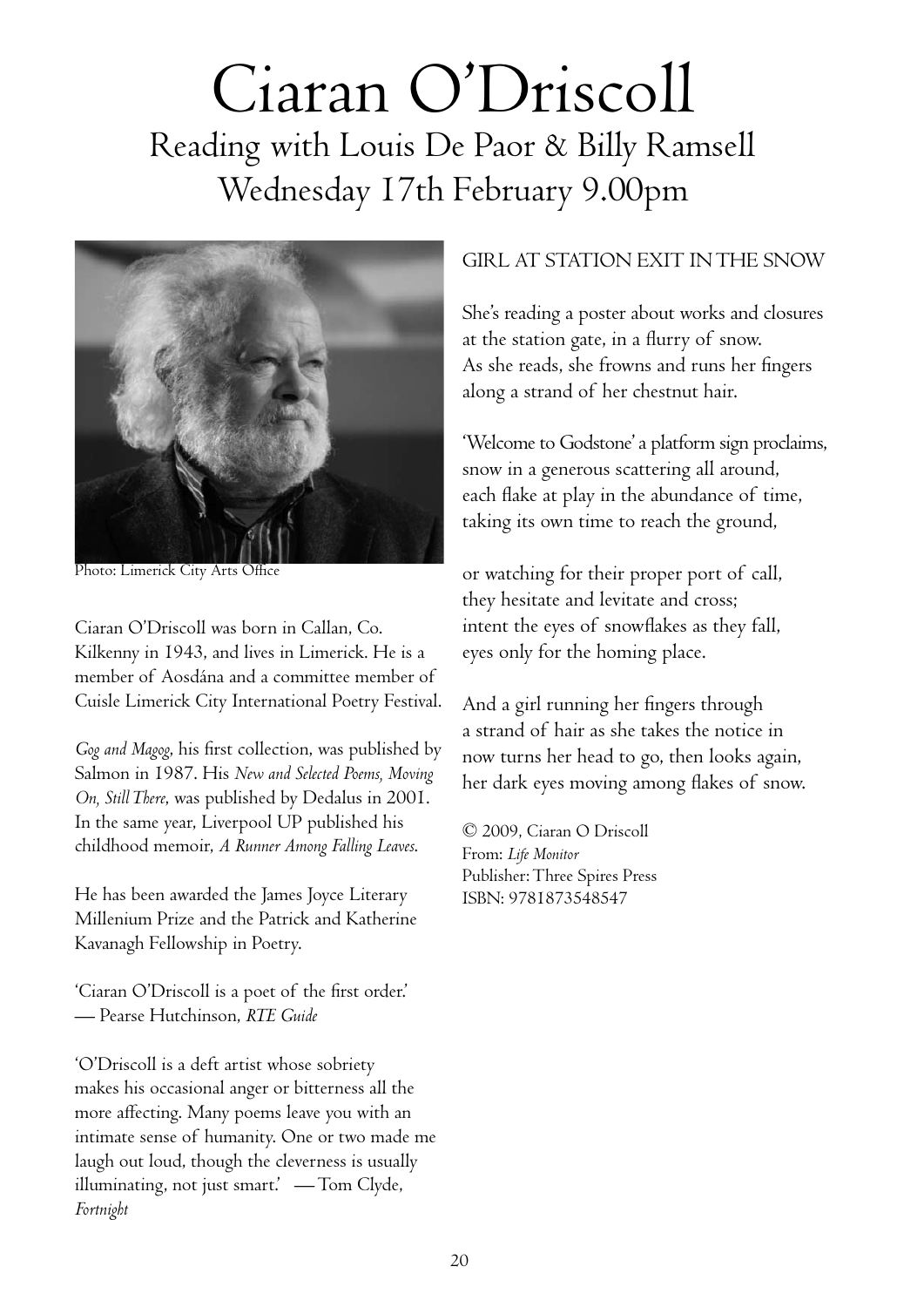# Desmond O'Grady<br>Reading with Martina Evans Saturday 20th February 4pm



Desmond O'Grady was born in Limerick in 1935. Among the major figures of contemporary Irish poetry, he has taught in Paris, Rome and the US and was, for a time, amanuensis to Ezra Pound. He had a part playing himself in Fellini's *La Dolce Vita* from which the still-shot above is taken. He is well-known as a translator of poetry and his publications include some sixteen collections including *The Road Taken: Poems 1956-1996*  (1996), *Trawling Tradition: Translations 1954- 1994* (1994), *Selected Poems of CP Cavafy* (1999) and *The Wandering Celt* (2001), a poetic history of the Celts and Celtic influence.

In February 2006, to mark the 50th anniversary of his first collection of poems, the Dedalus Press published his collection, *On My Way*. Most recently he has published a collection of poems about his native city. He currently lives in Co. Cork and is a member of Aosdána.

The County Mayo

Now with the spring the days will stretch, then after the Feast my feet will itch, and I'll shuffle and shunt till I rise and go and plant myself down in the County Mayo.

At first in Claremorris I'll stay, I'm thinking, and in Balla below it I'll start my drinking; from there on to Killty for a month or more, then the last few miles to Ballinamore.

Well honest to God my heart whips up – like the windwhips up and scatters the fog – when I think of Carna or Balla below, of the Gap o' the Bushes or the plains of Mayo.

In Killaden town There's everything good, rich produce and fruit and all kinds of food; and now if I stood among my kin I'd feel, not old, but young again.

© 1978, Desmond O'Grady From: *A Limerick Rake* Publisher: The Gallery Press ISBN: 0902996681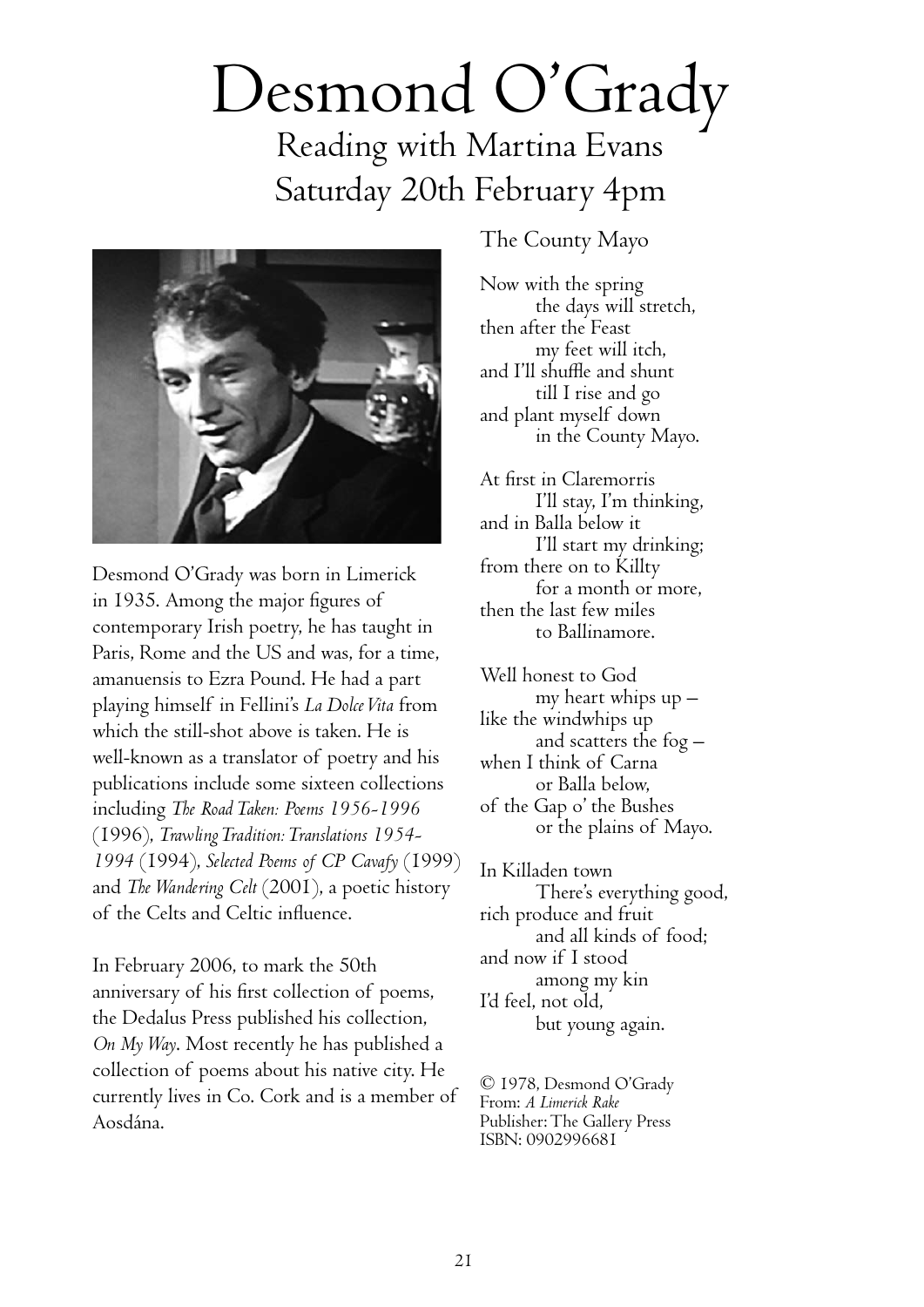# Mary O'Malley Reading with Patrick Moran & Liz O'Donoghue Thursday 18th February 9.00pm

Mary O'Malley was born in Connamara and educated at University College, Galway. She spent many years living in Portugal before returning to Ireland in the late 1980s and beginning a poetry career in 1990 with the title *A Consideration of Silk* from Galway-based publisher Salmon. She has since published six other books including a *New and Selected.* Her latest books have all been published by British house Carcanet. She is a popular reader of her own work and is frequently invited abroad to read or to teach. Her poems have been translated into several languages.

As late as 1990 it was practically impossible for an Irish woman poet to publish a first collection with any Irish publisher other than Salmon. Salmon is not a feminist press but has always proved a good home for women and male poets who write outside the patriarchal tradition. In spite of this, O'Malley's work has sometimes been appropriated by Feminist ideologues, even though she has always showed herself as sensitive to the trials of some men as to those of women.

O'Malley's early work reflected the struggles between modernity and tradition in Irish culture which prevailed at that time. At the vanguard of such struggles were women because many of the issues surrounding the establishment of a modern society (such as divorce, contraception and gay rights) were perceived by a political intelligentsia to affect women more than men. For generations most progressive individuals in Irish society emigrated, leaving a modernising rump continuously outnumbered by an aging, conservative majority. As emigration slowed through the 1990s, the culture wars came to a head and O'Malley's early work details the lives of those restricted in their personal and public freedoms, itching to break free while valuing some of the traditional aspects of the disappearing heritage.

O'Malley's latest work from the volume, *A Perfect V*, reflects the new reality of a woman reborn and self-actualised not only in her private sphere but in the public sphere. Many of the poems are set in Paris and treat the city not as an endstop for economic and liberal asylum, as it would have been twenty years earlier, but as a metaphor for the freedom and new-found identity of a free-travelling, twenty-first century Irish person, who just so happens to be a poet and a woman.

#### ARRIVAL IN PARIS

Fluent gesture. Already on the Beauvais bus a man strokes his son's head with a palm cupped. The child's black hair responds like a young cat.

A boy is sulking beautifully, legs crossed at the ankles. The girl ignoring him is reading Kafka – *La Procès*. He utters soft plosives, little plumes of indignation astonished at her cruelty for at least ten kilometres. When they make up, she rubs the side of his face With slow fingers for another five before he defrosts.

There are banks of hawthorn along the motorway. By Paris, the lovers are reconciled. Outside open-pored sandstone drinks in the south. I think of Bláithín, her skin made of flowers, the touch of sun opening them.

© 2006, Mary O'Malley From: *A Perfect V* Publisher: Carcanet ISBN: 1-85754-839-6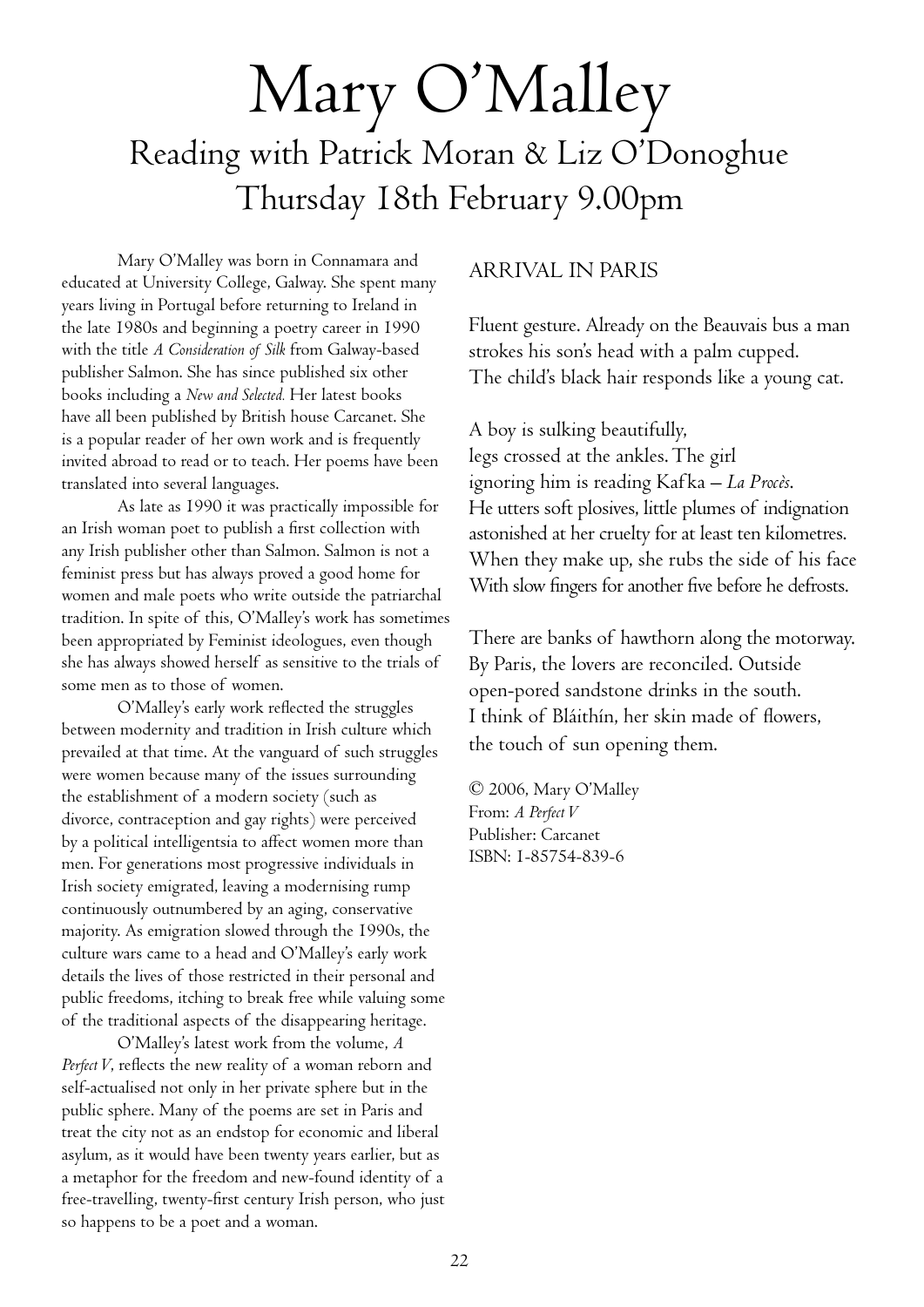# Billy Ramsell Reading with Louis De Paor & Ciaran O'Driscoll Wednesday 17th February 9.00pm



Photo: John Minihan

Billy Ramsell was born in 1977 in Cork, where he was educated in the North Monastery and at University College, Cork. His debut collection *Complicated Pleasures* was nominated for an Eithne Strong Award in 2008 and he has also been shortlisted for the Hennessy Award. Ramsell has declared, "[In my work] I try to avoid the following: my family, my childhood, a certain type of rural idyll, a certain way of writing about history, poems that explicitly concern themselves with Ireland and Irishness, local characters."

Ramsell is of a younger generation which finds many of the established themes of Irish poetry thoroughly exhausted. Technically, Ramsell's long loose lines would be a comfortable fit with contemporary American mainstream poetic practice. In the Irish tradition, where ideas of what can constitute a technically good poem have been shaped by a hegemony of conservative academics for decades, Ramsell's forms are an affront to the decorum of a poetic old order.

Yet no matter how hard Ramsell may intend to stray from overt expressions of Irishness, a sense of Irish place often asserts itself in his work, organically, unforced. Encounters with nature in Ramsell's work such as in 'An Otter' are more likely to happen on an urban quayside than in the rural ditch or bog of tradition. The increased urbanisation of Ireland and the peculiar alienation that goes with it (rural life, especially in a depopulated countryside, produces an already well-documented form of alienation) is reflected in its new literature; it is an alienation often accompanied by material wealth and a poverty of the spirit as in Ramsell's poem 'Gated Community'. Ramsell has spent long periods abroad, particularly in Iberia, but he continues to use his home city as a base to live in and work from.

#### AN OTTER

Christmas day, 4 o' clock, Stumps of cloud, like yellowing tower blocks, Lean over The failing glimmer of Christmas lights And the quays, that are utterly empty,

Except

For one dark otter, slick with river slime,

A shape

Made of dark Lee water, Of thick fluid, Of rippling muscle,

Swaggering, like any pedestrian, Up the steps from the dry riverbed, Across the silent street, Past dim shop displays, shuttered windows,

Toward a car parked skew on the footpath, Its engine idling, its front door open, Its headlights ploughing the gloom,

And a girl, its solo driver, Standing alone on the pavement.

She is innocent, beautiful. She leans over the otter. Her long hair hangs down

As a second slinks up the steps from the riverbed, Like a hand sliding slowly From a hip to a breast.

© 2007, Billy Ramsell From: *Complicated Pleasures* Publisher: Dedalus, Dublin, 2007 ISBN: 9781904556756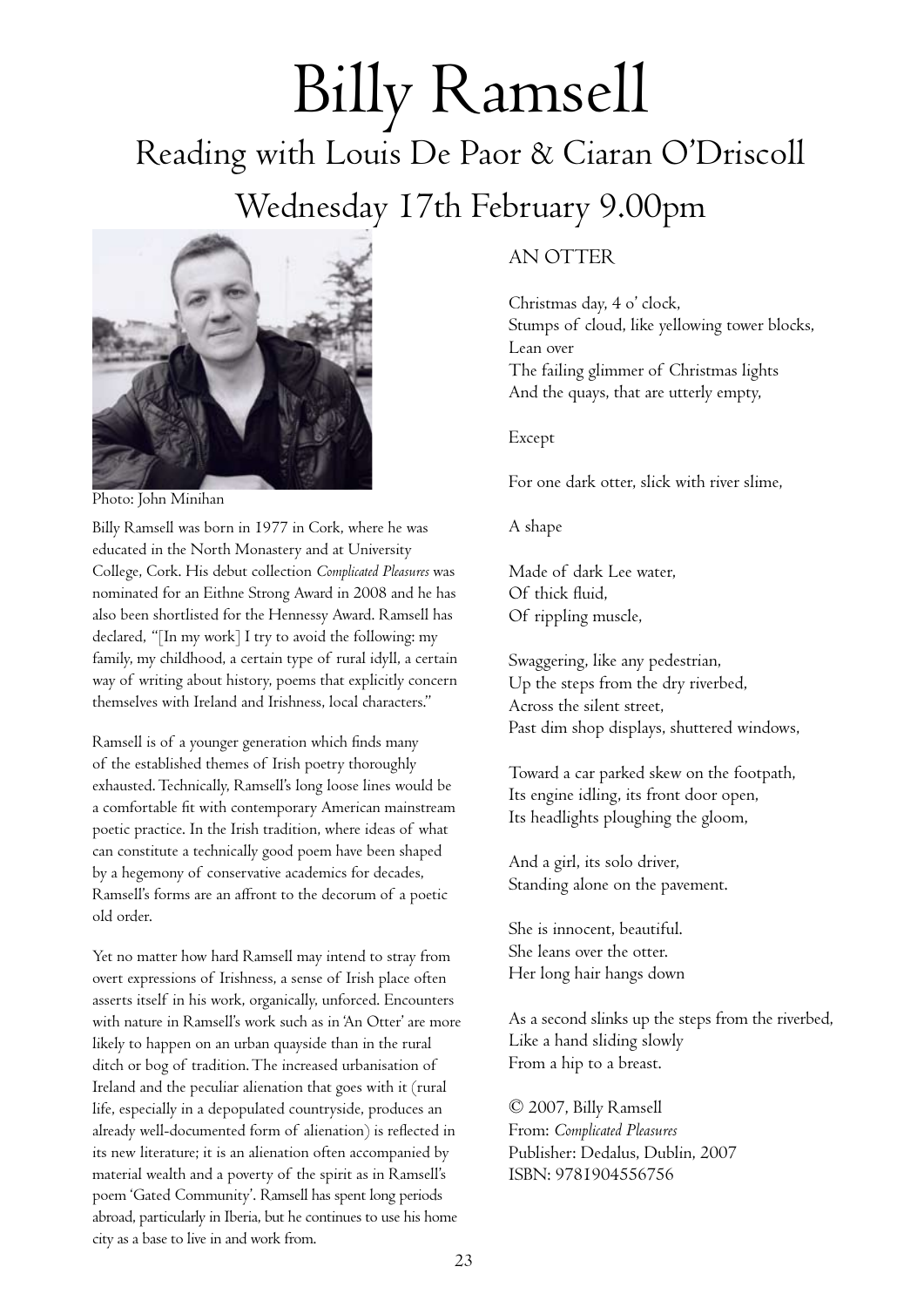# Gerard Smyth Reading with Eugene O'Connell & Bernard O'Donoghue Wednesday 17th February 8pm



Photo: Karl Smyth

Gerard Smyth was born in Dublin where he still lives and works as a poet and as a journalist for *The Irish Times*. His poetry has been published widely in literary journals in Ireland, Britain and the United States since the late 1960s. He is the author of six poetry collections, including *Daytime Sleeper* (Dedalus Press, Dublin 2002 ), and *A New Tenancy* (Dedalus Press, 2004). His most recent book, *The Mirror Tent* (Dedalus Press), was published in 2007. Dedalus Press will publish his *Selected Poems* in 2010. In 2009 he was elected as a member of Aosdána.

'At his best he can set images ringing with life and make them resonant with significance' — *Books Ireland*

'Daytime Sleeper is a refreshing and invigorating testament to a true poet at work in the world' — Eugene O'Connell, *Cork Literary Review*

'Gerard Smyth has a painstaking eye for the telling detail... in his hands the impact of simplicity is extraordinary'— Philip Casey

'He may do for Dublin in verse what Joyce did for it in prose' — Michael Hartnett

#### IN DRUMCLIFF CHURCHYARD

where we stopped to find the epitaph, it seemed just right that we were lost in rain that pounded the car bonnet

and sounded like a horseman passing by, his destination further on where sea-wreck and sand-castle each cast a cracked shadow

and the ocean learned to dance like Crazy Jane between the shores of here, there and the islands where John Synge walked on air, heard the true vernacular.

© 2007, Gerard Smyth From: *The Mirror Tent* Publisher: Dedalus, Dublin, 2007 ISBN: 978-1904556596

#### Editor's Note:

*Drumcliff Churchyard: final resting place of WB Yeats in Ireland, having been originally interred in France. His epitaph is taken from the last lines of 'Under Ben Bulben', one of his final poems:*

*Cast a cold Eye On Life, on Death. Horseman, pass by.*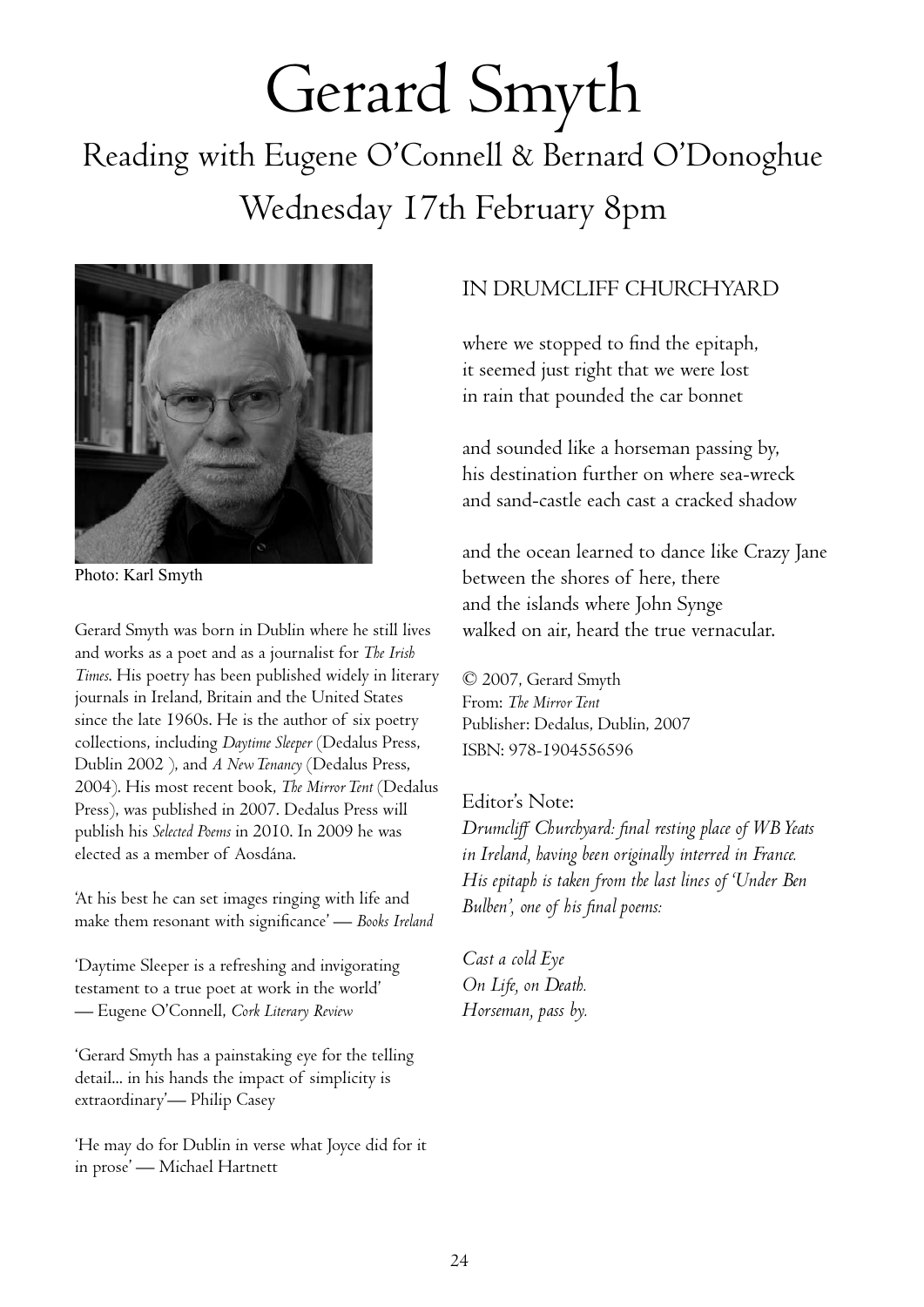# Denyse Woods Reading with Adam Johnson & Jennifer Johnston Saturday 20th February 9.00pm



Denyse Woods, who also writes as Denyse Devlin, was born in Boston in 1958 and is the daughter of an Irish diplomat. She studied Arabic and English at University College Dublin, and subsequently worked in Iraq. She has travelled extensively in the Middle East, and has also lived in the USA, Belgium, Australia, Italy and the UK before settling in Cork with her husband and their two daughters. Denyse has published five novels including the critically acclaimed *Overnight to Innsbruck* (Lilliput Press, 2002), the bestselling *The Catalpa Tree* (Penguin Ireland, 2004), *Like Nowhere Else* (Penguin Ireland, 2005) and *Hopscotch* (Penguin Ireland, 2006). Her most recent novel is *If Not Now* (Penguin Ireland, 2008). She is a winner of *The Irish Times* short story award.

"I selected *Overnight to Innsbruck* by Denyse Woods by chance from the reviewing shelf and discovered a real treat of a read. It is pleasantly old-fashioned in having a strong, page-turning plot, and credible characters who panic and fret in recognisably authentic ways, yet bristling with smart, contemporary dialogue and psychological insight."

The compartment door slid open with a clunk.

The train had stopped. The night-time rumblings of a large station had replaced the mumble of the undercarriage. Florence, already. Midnight, then. There was commotion in the corridor as fresh passengers boarded; someone was looking into our compartment, but thought better of joining us and moved on, only partially closing the door. I turned into the dark corner. It was comforting to be one of those already ensconced, and it was even better to know that I had slept deeply for the first time in three nights. I waited to slip back into that glorious blank, and might have done so but for the station master shouting on the platform and our steward directing human traffic at the end of the corridor.

'You, you,' he called. 'Here. Bed in here.'

A young woman passed our door. 'Grazie. Thanks.'

© 2007, Denyse Woods From: *Overnight to Innsbruck* Publisher: Sitric, 2002 ISBN: 9 781903 305065

— *The Spectator*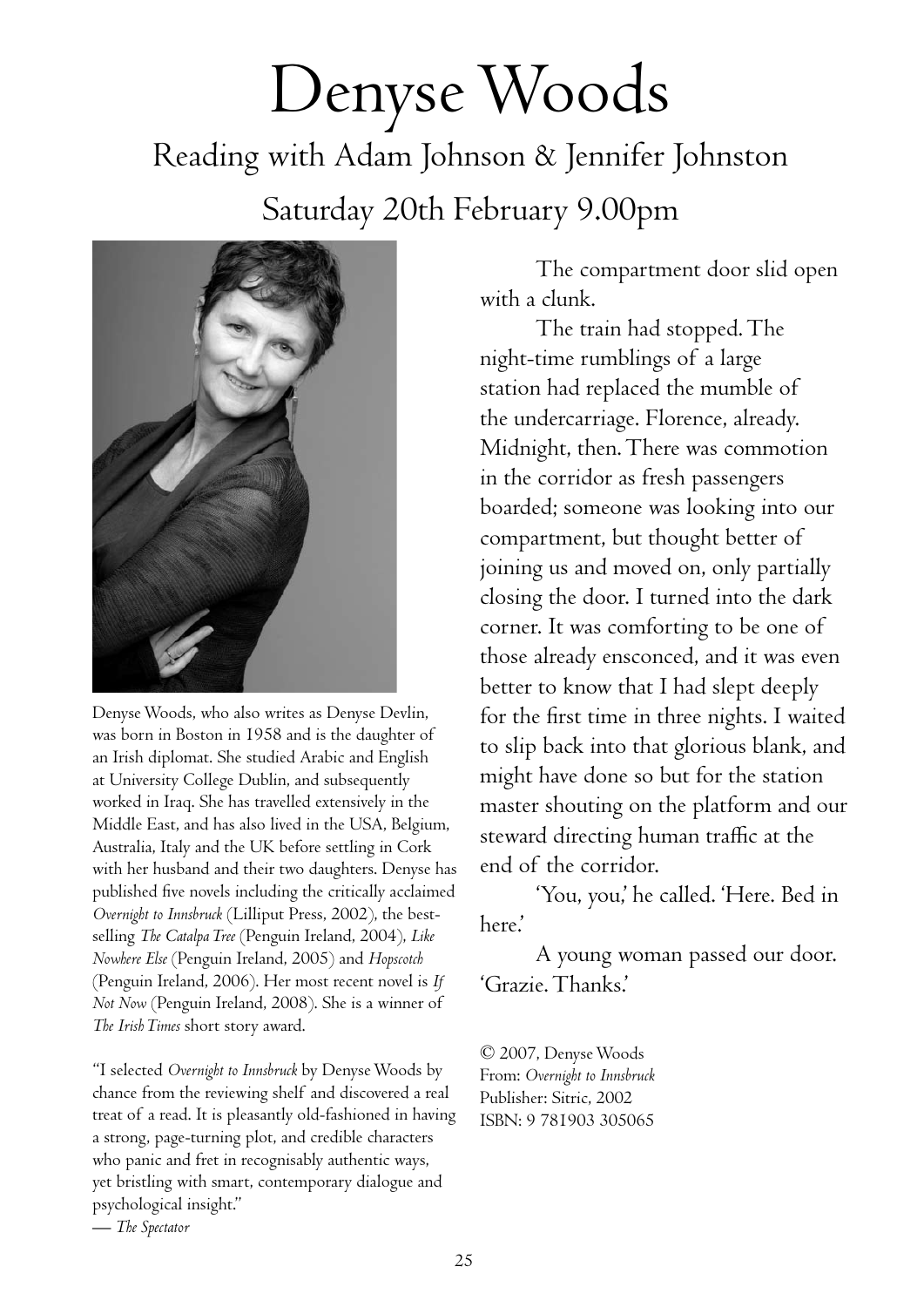# The Gregory O'Donoghue Poetry Competition 2010

The Munster Literature Centre is pleased to announce a new international poetry prize for single poem, named in honour of a late Irish poet long associated with the Centre. The Gregory O'Donoghue International Poetry Prize will have a first prize of  $\epsilon$ I,000 (on 1 October 2009 approx. US\$1400 or UK£900) and publication in *Southword Literary Journal*. The winner will have the opportunity to travel to Cork, Ireland in February 2010 to receive their winnings and read their poem at the opening of the Cork Spring Literary Festival. The MLC will subvent travel costs for the winner up to  $\epsilon$ 600 and provide hotel accommodation and meals for three days during the festival. There will be a second prize of €500, third prize of €250, and ten runners-up will each have their poems published in *Southword* and receive *Southword's* standard fee of €30.

The winning poem will be read by the poet at the opening of the festival on Wednesday February 17th at 7.30pm

# *SLAM COMPETITION — €200 PRIZE!*

Saturday 20th February, 2.30PM, Metropole Hotel €5 entry fee for participants and free to audience, 20 entrants maximum (first come, first served) Poetry and fiction welcome; limited to 3 minutes per performer.

#### **Judge: Ian Wild**

*Ian Wild is a popular performer of his own work, being a short story writer, poet, playwright and composer. He received his second Fish Short Story Prize in 2009 for "Ted Pint Ted" and was recently awarded and Arts Council Bursary. His most recent collection,* Intercourse with Cacti *(2003), published by Bradshaw Books. English ex-patriate, Wild resides in Enniskean, West Cork.*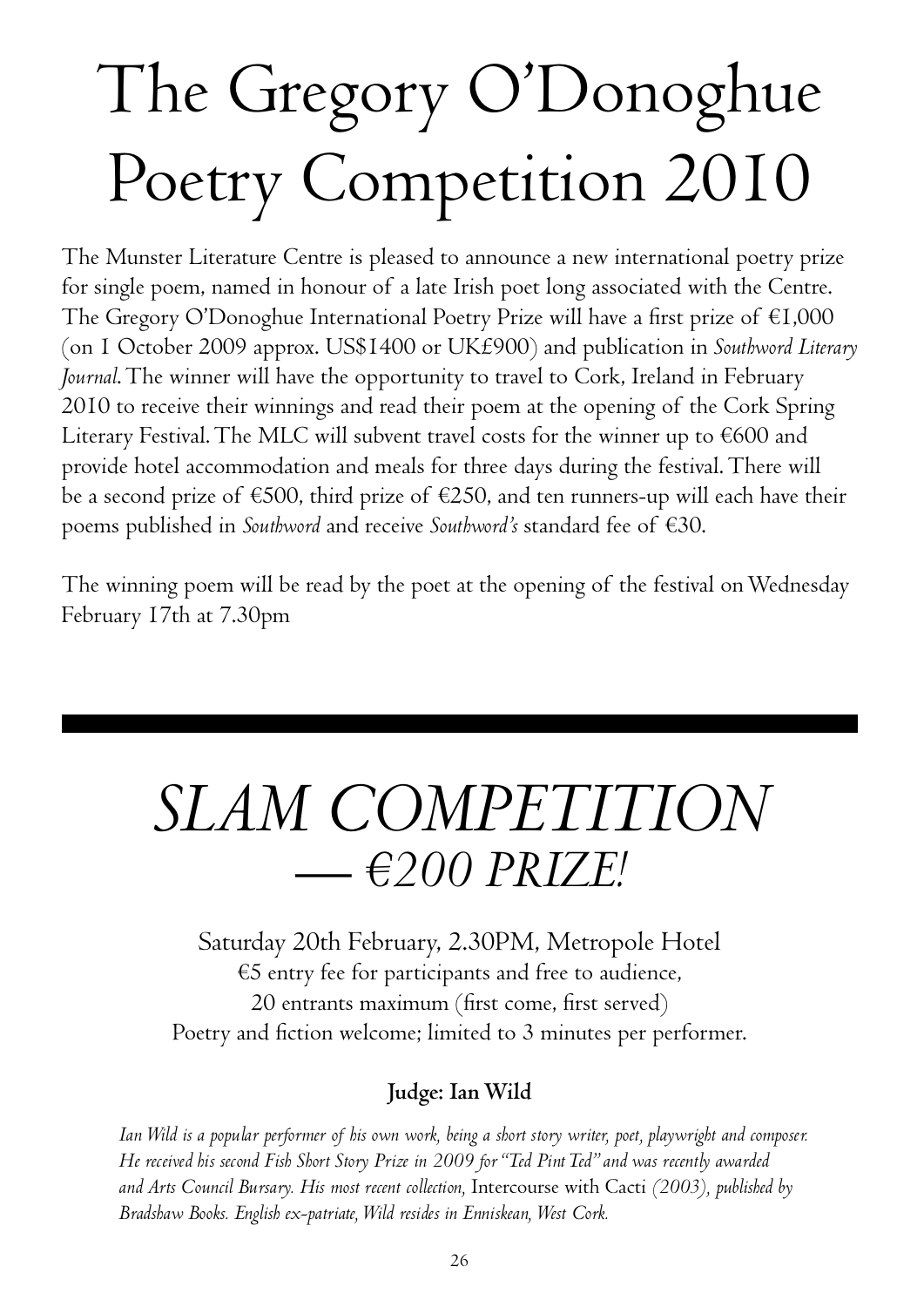# Workshops<br>Saturday Morning February 20th 2009 IIam to Ipm

at the Munster Literature Centre Frank O'Connor House 84 Douglas Street Cork

#### **Fiction Workshop**

A rare opportunity to learn from Adam Johnson, a lecturer in Stanford University's English Department - one of America's most prestigious writing institutes. See page 9 of this brochure for more information on Adam Johnson. "Place in Fiction."

Including a short lecture on the use of landscape in fiction and an exercise on how to create better settings for your stories.

Maximum places 8. Cost: €30 each

#### **Masterclass Poetry Workshop with Martín Espada**

Limited to six places for poets who have already published in repected literary journals. An opportunity to have your poem critiqued by one of America's leading contemporary poets and teachers of poetry in the company of accomplished peers. See page 6 for more information on Martín Espada.

Participants must submit one poem, which they require improved, in advance of the workshop.

Maximum 6 places. **SOLD OUT**

#### **To Book**

To confirm whether or not a place remains for the workshop of your choice please email info $@$ munsterlit.ie